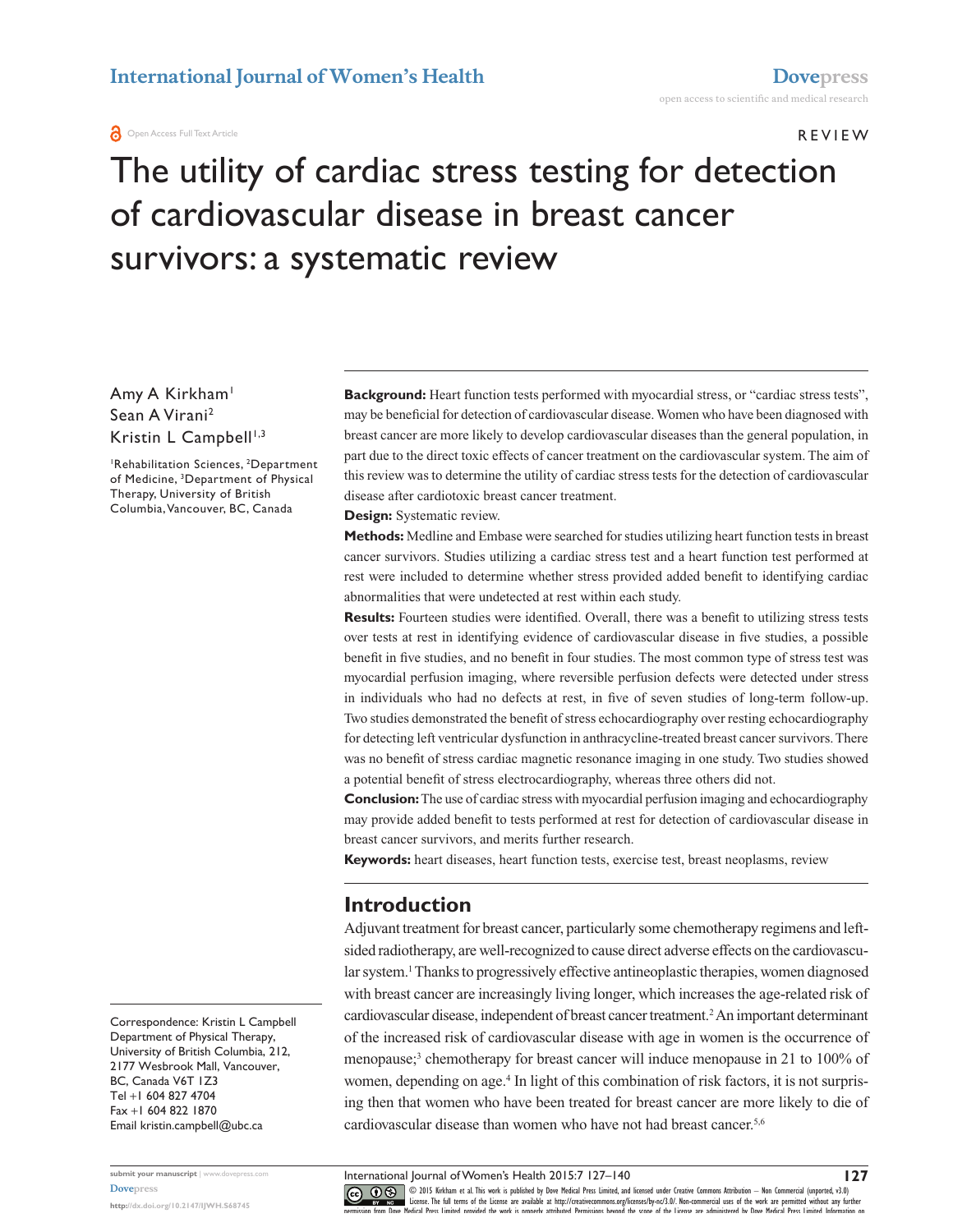The cardiovascular toxicity of breast cancer treatment can occur as an early effect, within the first year of treatment, or as a late effect, occurring years to decades after treatment.7,8 In both instances, individuals may often be asymptomatic before progression to overt disease.<sup>9</sup> Therefore, there is great interest in sensitive heart function tests for detection of occult cardiovascular disease, both during treatment and in long-term follow-up in this population. The utility of resting echocardiography, resting electrocardiography (ECG), resting nuclear imaging techniques, and serum cardiac biomarkers for early detection of cardiovascular disease in cancer survivors has been reviewed extensively.<sup>10–14</sup> Although these diagnostic techniques do appear to have some sensitivity for cancer treatment-induced cardiac abnormalities, cardiac stress tests could be an effective technique for uncovering occult cardiovascular disease related to breast cancer treatment, including coronary artery disease and left ventricular dysfunction.

The human body is a complex, adaptive system with incredible capacity for compensation. Compensatory patterns may maintain homeostasis at rest; however, the introduction of stress challenges the stability of the system, and occult dysfunction may be unmasked. For example, the myocardium may be adequately perfused at rest, despite sub-total occlusion of a major epicardial coronary artery.15 However, with the heightened metabolic demands of an increased physical workload, and corresponding myocardial blood flow requirements, there is insufficient coronary reserve, resulting in diminished myocardial perfusion and ischemia.15 Similarly, stress may also uncover systolic dysfunction that may not be apparent at rest. Cardiac stress testing or, more generally, heart function tests performed under myocardial stress, may reveal occult coronary artery disease or left ventricular dysfunction that is not apparent with heart function tests performed at rest, due to compensatory mechanisms. In addition to exercise, a number of pharmacological agents or, less commonly, a cold pressor test may be used to impose myocardial stress.

The purpose of this systematic review was to determine the utility of myocardial stress in combination with heart function tests, or "cardiac stress tests", in detection of evidence of cardiovascular disease among breast cancer survivors. To our knowledge, this is the first review to compare cardiac stress tests against tests performed at rest, for the identification of cardiovascular disease among a population treated for cancer.

# **Methods** Search strategy

The search strategy was formulated in consultation with a research librarian. Medline (1946 to present) and Embase (1947 to present) were searched up to 21 November 2013. The Ovid interface was used to search the Medline and Embase databases. The detailed search for Medline is provided in Table 1. The general search strategy involved (breast cancer) AND (keywords/MeSH [medical subject heading] terms related to cardiac imaging/heart function tests) AND (keywords/MeSH terms related to cardiotoxicity OR cardiotoxic cancer treatments OR related cardiac issues). The search strategy included search terms for all types of cardiac imaging techniques and heart function tests, with or without stress. The search was limited to human studies and English-language papers published in peer-reviewed journals. Experimental, observational, prospective, and retrospective study designs were included; reviews, editorials, letters to the editor, and comments were excluded. Other inclusion criteria involved: study participants diagnosed with any stage of breast cancer; any age range; at least ten study participants; and count data of heart function test results, or statistical analysis of results between a group who received cardiotoxic treatment and a group who did not.

No studies involving breast cancer survivors were identified that compared cardiac stress tests to the gold standard for diagnosis of cardiotoxicity, endomyocardial biopsy, likely because this technique is invasive and rarely performed. Therefore, in lieu of a reference standard, an alternative technique for assessing the utility of cardiac stress tests in breast cancer survivors was required. An inclusion criterion was added that studies must include a cardiac stress test and at least one heart function test performed at rest. The outcome of the cardiac stress test was compared to that of a test at rest to determine whether the use of stress identified evidence of occult cardiovascular disease that was not detected at rest.

The reference lists of all studies meeting inclusion criteria and related studies were hand searched for additional relevant publications. Studies with relevant titles but no abstract were included in full text review. Studies with abstracts that reported the use of two or more heart function tests, without enough information to determine whether they were used under resting conditions, were included in full text review. Upon full text review, the methods section of these articles was searched to determine the use of stress with at least one of the tests, in addition to at least one test performed at rest, for comparison. If the methods section did not describe the use of stress, it was assumed that all tests were performed at rest. Authors were not contacted to acquire additional information or data.

## Data collection

The following data were extracted from each study: sample size; breast cancer treatments received by study participants;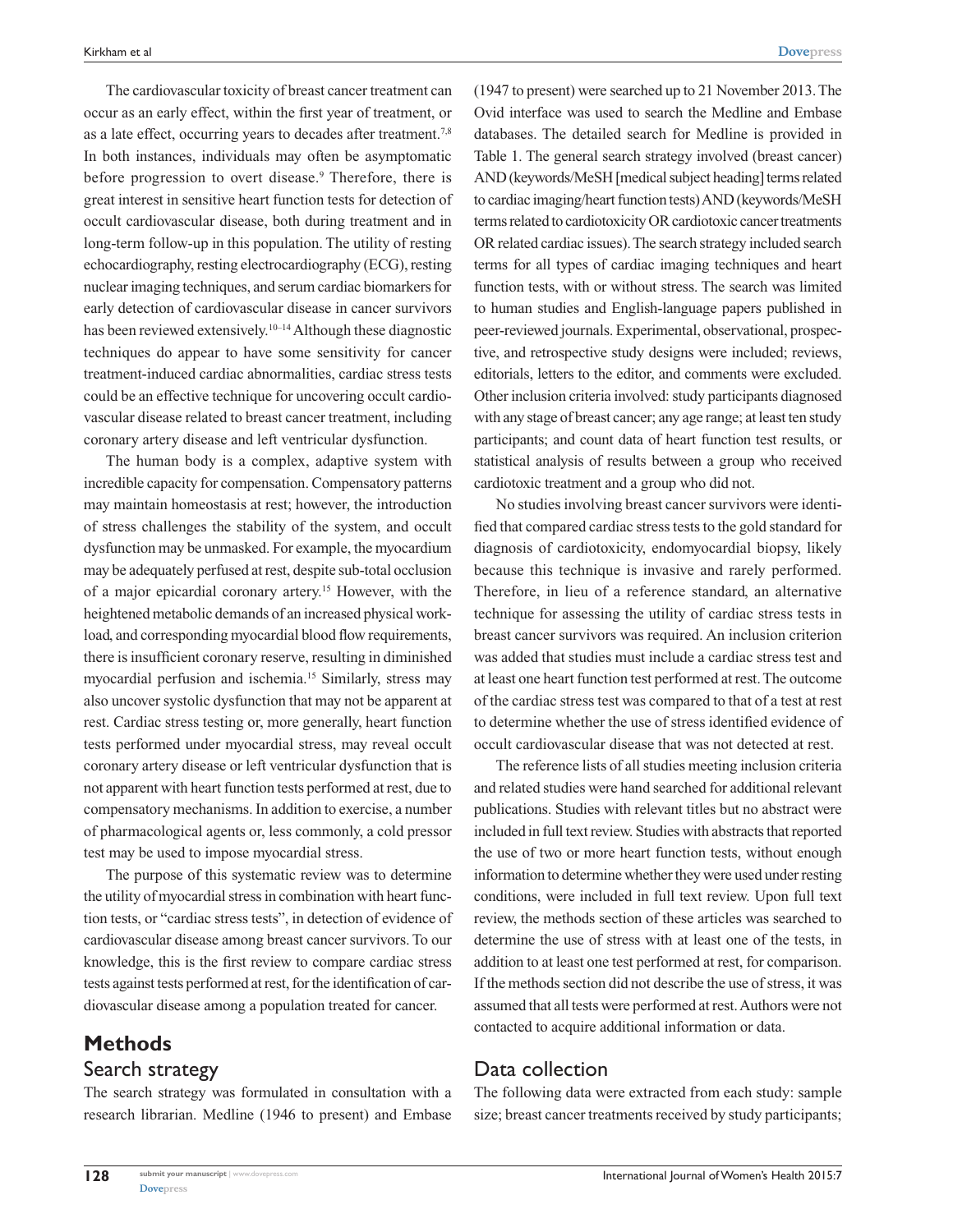|              | Table I Ovid Medline search strategy                                                                                                                                                                                                                                                                                                                                                                                                                                                                                                                                                                                                                                                      |
|--------------|-------------------------------------------------------------------------------------------------------------------------------------------------------------------------------------------------------------------------------------------------------------------------------------------------------------------------------------------------------------------------------------------------------------------------------------------------------------------------------------------------------------------------------------------------------------------------------------------------------------------------------------------------------------------------------------------|
| $\mathbf{I}$ | breast neoplasms/ or exp carcinoma, ductal, breast/                                                                                                                                                                                                                                                                                                                                                                                                                                                                                                                                                                                                                                       |
| 2            | breast cancer.ti,ab.                                                                                                                                                                                                                                                                                                                                                                                                                                                                                                                                                                                                                                                                      |
| 3            | $1$ or $2$                                                                                                                                                                                                                                                                                                                                                                                                                                                                                                                                                                                                                                                                                |
| 4            | exp cardiac imaging techniques/ or ultrasonography/ or echocardiography/ or echocardiography, doppler/ or exp echocardiography,<br>stress/ or echocardiography, three-dimensional/ or ultrasonography, doppler/ or exp echocardiography, doppler/ or ultrasonography,<br>doppler, duplex/ or ultrasonography, doppler, pulsed/ or diagnostic techniques, cardiovascular/ or heart function tests/ or cardiac<br>output/ or cardiography, impedance/ or echocardiography, stress/ or electrocardiography/ or exercise test/ or heart auscultation/ or<br>heart catheterization/ or magnetocardiography/ or myocardial perfusion imaging/ or oximetry/ or radionuclide ventriculography/ or |
|              | plethysmography/ or biological assay/ or exp ergometry/ or exp exercise test/                                                                                                                                                                                                                                                                                                                                                                                                                                                                                                                                                                                                             |
| 5            | cardiac evaluation.ti,ab.                                                                                                                                                                                                                                                                                                                                                                                                                                                                                                                                                                                                                                                                 |
| 6            | card* follow-up.ti.                                                                                                                                                                                                                                                                                                                                                                                                                                                                                                                                                                                                                                                                       |
| 7            | echocardio*.ti,ab.                                                                                                                                                                                                                                                                                                                                                                                                                                                                                                                                                                                                                                                                        |
| 8            | exercise echocardiography.ti,ab.                                                                                                                                                                                                                                                                                                                                                                                                                                                                                                                                                                                                                                                          |
| 9            | exp dobutamine/du [diagnostic use]                                                                                                                                                                                                                                                                                                                                                                                                                                                                                                                                                                                                                                                        |
| 10           | dobutamine.ti,ab.                                                                                                                                                                                                                                                                                                                                                                                                                                                                                                                                                                                                                                                                         |
| $\mathbf{H}$ | doppler.ti.                                                                                                                                                                                                                                                                                                                                                                                                                                                                                                                                                                                                                                                                               |
| 12           | radionuclide.ti.                                                                                                                                                                                                                                                                                                                                                                                                                                                                                                                                                                                                                                                                          |
| 13           | or/4-12                                                                                                                                                                                                                                                                                                                                                                                                                                                                                                                                                                                                                                                                                   |
| 14           | exp magnetic resonance imaging/                                                                                                                                                                                                                                                                                                                                                                                                                                                                                                                                                                                                                                                           |
| 15           | $13$ and $14$                                                                                                                                                                                                                                                                                                                                                                                                                                                                                                                                                                                                                                                                             |
| 16           | 15 not (screening or mammogra*).ti.                                                                                                                                                                                                                                                                                                                                                                                                                                                                                                                                                                                                                                                       |
| 17           | $13$ or $16$                                                                                                                                                                                                                                                                                                                                                                                                                                                                                                                                                                                                                                                                              |
| 18<br>19     | exp anthracyclines/ae, po, to [adverse effects, poisoning, toxicity]<br>(anthracyclines or anthracycline antibiotics or doxorubicin or adriamycin or epirubicin or idarubicin or daunorubicin or rubidomycin or                                                                                                                                                                                                                                                                                                                                                                                                                                                                           |
| 20           | daunoxome or myocet or caelyx or doxil).ti,ab.<br>fluorouracil.ti,ab.                                                                                                                                                                                                                                                                                                                                                                                                                                                                                                                                                                                                                     |
| 21           | cyclophosphamide.ti,ab.                                                                                                                                                                                                                                                                                                                                                                                                                                                                                                                                                                                                                                                                   |
| 22           | (herceptin or trastuzumab).ti,ab.                                                                                                                                                                                                                                                                                                                                                                                                                                                                                                                                                                                                                                                         |
| 23           | exp antineoplastic protocols/ or exp chemotherapy, adjuvant/ or exp radiotherapy, adjuvant/ or exp molecular targeted therapy/                                                                                                                                                                                                                                                                                                                                                                                                                                                                                                                                                            |
| 24           | chemotherapy-induced.ti,ab.                                                                                                                                                                                                                                                                                                                                                                                                                                                                                                                                                                                                                                                               |
| 25           | exp radiotherapy, adjuvant/ae [adverse effects]                                                                                                                                                                                                                                                                                                                                                                                                                                                                                                                                                                                                                                           |
| 26           | radiation.ti,ab.                                                                                                                                                                                                                                                                                                                                                                                                                                                                                                                                                                                                                                                                          |
| 27           | radiation-induced.ti,ab.                                                                                                                                                                                                                                                                                                                                                                                                                                                                                                                                                                                                                                                                  |
| 28           | cancer treatment.ti.                                                                                                                                                                                                                                                                                                                                                                                                                                                                                                                                                                                                                                                                      |
| 29           | cancer therapy.ti.                                                                                                                                                                                                                                                                                                                                                                                                                                                                                                                                                                                                                                                                        |
| 30           | exp antibodies, monoclonal/ae, po, to [adverse effects, poisoning, toxicity]                                                                                                                                                                                                                                                                                                                                                                                                                                                                                                                                                                                                              |
| 31           | or/18-30                                                                                                                                                                                                                                                                                                                                                                                                                                                                                                                                                                                                                                                                                  |
| 32           | exp drug toxicity/                                                                                                                                                                                                                                                                                                                                                                                                                                                                                                                                                                                                                                                                        |
| 33           | toxicity tests/ or acute toxicity tests/ or cytotoxicity tests, immunologic/ or toxicity tests, chronic/                                                                                                                                                                                                                                                                                                                                                                                                                                                                                                                                                                                  |
| 34           | heart diseases/ or arrhythmias, cardiac/ or cardiac output, high/ or cardiac output, low/ or arrhythmogenic right ventricular dysplasia/ or<br>cardiomyopathy, dilated/ or cardiomyopathy, hypertrophic/ or cardiomyopathy, restrictive/ or endomyocardial fibrosis/ or myocarditis/ or<br>heart failure/ or exp myocardial ischemia/ or acute coronary syndrome/ or angina pectoris/ or coronary disease/ or myocardial infarction/ or<br>pericarditis, constrictive/ or exp ventricular dysfunction/                                                                                                                                                                                    |
| 35           | heart/de, re, to                                                                                                                                                                                                                                                                                                                                                                                                                                                                                                                                                                                                                                                                          |
| 36           | cardiac dysfunction.ti,ab.                                                                                                                                                                                                                                                                                                                                                                                                                                                                                                                                                                                                                                                                |
| 37           | cardiomyopath*.ti,ab.                                                                                                                                                                                                                                                                                                                                                                                                                                                                                                                                                                                                                                                                     |
| 38           | cardiotoxic*.ti,ab.                                                                                                                                                                                                                                                                                                                                                                                                                                                                                                                                                                                                                                                                       |
| 39           | cardiac toxic*.ti,ab.                                                                                                                                                                                                                                                                                                                                                                                                                                                                                                                                                                                                                                                                     |
| 40           | heart damage.ti,ab.                                                                                                                                                                                                                                                                                                                                                                                                                                                                                                                                                                                                                                                                       |
| 41           | heart failure/ci                                                                                                                                                                                                                                                                                                                                                                                                                                                                                                                                                                                                                                                                          |
| 42           | cardiovascular injury.ti,ab.                                                                                                                                                                                                                                                                                                                                                                                                                                                                                                                                                                                                                                                              |
| 43<br>44     | (cardiac adj3 injury).ti,ab.<br>or/32-43                                                                                                                                                                                                                                                                                                                                                                                                                                                                                                                                                                                                                                                  |
| 45           | 31 or 44                                                                                                                                                                                                                                                                                                                                                                                                                                                                                                                                                                                                                                                                                  |
| 46           | 3 and 17 and 45                                                                                                                                                                                                                                                                                                                                                                                                                                                                                                                                                                                                                                                                           |
| 47           | 46 not (animal/ not human/)                                                                                                                                                                                                                                                                                                                                                                                                                                                                                                                                                                                                                                                               |
| 48           | 48 limit 47 to english language                                                                                                                                                                                                                                                                                                                                                                                                                                                                                                                                                                                                                                                           |
|              | Abbreviations: ab, abstract; ae, adverse events; de, drug effects; du, diagnostic use; exp, explode; po, poisoning; re, radiation effects; ti, title; to, toxicity; *, truncation that                                                                                                                                                                                                                                                                                                                                                                                                                                                                                                    |
|              | expands a search term to include all forms of a root word.                                                                                                                                                                                                                                                                                                                                                                                                                                                                                                                                                                                                                                |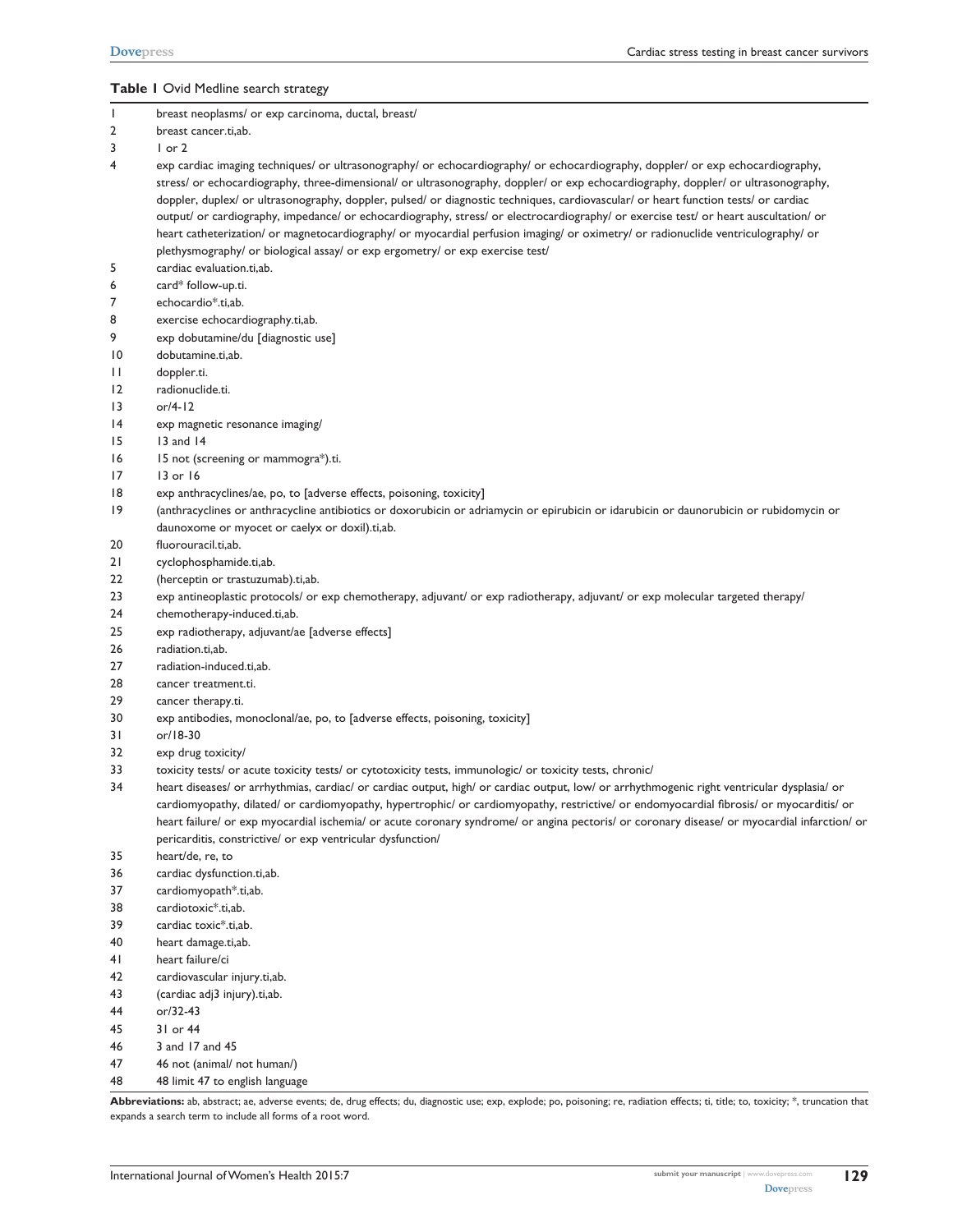dosage and timing of delivery of treatment; timing of heart function tests with respect to treatment receipt; type of each test used with stress; type of stress used; type of each test used at rest; parameters of each test measured; and results for each parameter.

# Determination of utility of cardiac stress tests in detection of cardiovascular disease

The findings of the cardiac stress tests were compared to the tests at rest to determine the utility of the stress test within each individual study. Studies were labeled as "no benefit", "possible benefit", or "benefit", based on whether the cardiac stress tests identified evidence of cardiovascular disease in the study participants that was not identified by the heart function tests performed at rest in that study. Where applicable, the reported thresholds for determining cardiovascular dysfunction (eg, LVEF [left ventricular ejection fraction] lower limits of normal) from each individual paper were used. In other cases, the identification of abnormalities was taken as evidence of occult cardiovascular disease (eg, identification of perfusion defects with myocardial perfusion imaging). The study was labeled "no benefit" if: 1) the cardiac stress test did not identify additional study participants with evidence of cardiovascular disease who were not identified with tests at rest, or 2) the cardiac stress tests and the tests at rest were either both statistically different or both not different between treated and non-treated groups. The study was labeled "benefit" if: 1) the cardiac stress test identified study participants with evidence of cardiovascular disease who were not identified by the techniques at rest, or 2) there was a statistically significant difference in cardiac function for the cardiac stress tests, but not for the tests performed at rest. The label "possible benefit" was assigned to studies where the cardiac stress test identified evidence of cardiovascular disease, but it could not be determined from the reported data whether the cases identified with tests performed at rest occurred in the same study participants as the cases identified with stress tests.

## **Results**

The process for selection of papers for this review is outlined in Figure 1. Fourteen studies $16-29$  met the inclusion criteria for the review and are summarized in Table 2.

# Utility of cardiac stress tests

Overall, five studies<sup>16,22,23,25,26</sup> showed a benefit, five<sup>18,19,24,27,28</sup> showed possible benefit, and four<sup>17,20,21,29</sup> showed no benefit

to utilizing cardiac stress tests in identifying evidence of cardiovascular disease in breast cancer survivors.

#### Cardiac stress test types

Heart function tests that were performed with stress in the selected studies were scintigraphy  $(n=5)$ ,  $17,19,20,28,29$  single photon emission computed tomography (SPECT)  $(n=4)$ , <sup>18,22,24,25</sup> echocardiography  $(n=2)$ ,<sup>16,23</sup> cardiac magnetic resonance imaging (cMRI)  $(n=1)$ ,<sup>21</sup> nuclear ventriculography  $(n=1)$ ,<sup>26</sup> and ECG  $(n=5)$ .<sup>17,19,20,22,27</sup> The utility of stress among each technique is shown in Figure 2A.

Stress myocardial perfusion imaging techniques (ie, scintigraphy or SPECT) were the most commonly used type of cardiac stress test, used in nine studies. The timing and treatment type distributions (ie, chemotherapy, radiotherapy, or trastuzumab) of the effects are shown in Figure 2B. The most common use of myocardial perfusion imaging was for long-term follow-up to radiotherapy, in seven studies, showing a benefit<sup> $22,25$ </sup> or possible benefit<sup>18,19,24</sup> in five of these. Stress echocardiography was used in two studies that both demonstrated a benefit in detecting anthracycline-induced left ventricular dysfunction.<sup>16,23</sup> The timing of imaging in one study was before, during, and after (ie, before each cycle, then 2, 4, 7, and  $12-18$  months after) chemotherapy,<sup>16</sup> while, in the other study, imaging was a one-time assessment in longterm follow-up to chemotherapy treatment (mean follow-up of 34 months).23 Stress ECG was utilized in five studies: one demonstrated a benefit, $2<sup>2</sup>$  although the benefit in this study was attributed to stress SPECT, not ECG; two demonstrated possible benefit,19,27 and two no benefit.17,20 Stress ventriculography was used in one study and demonstrated a benefit, compared to testing performed at rest;26 while stress cMRI was also used in one study and failed to show a benefit, relative to resting imaging.<sup>21</sup>

#### Breast cancer treatments

The adjuvant breast cancer treatments included in the studies were chemotherapy, radiotherapy, and a targeted, humanized, monoclonal antibody (trastuzumab). The overall utility of cardiac stress tests among the different treatment types is displayed in Figure 2C. Cardiac stress tests appear to be most beneficial for detecting cardiovascular disease following chemotherapy, or chemotherapy and radiotherapy combined treatment.

# Method of inducing myocardial stress

Exercise was used to induce stress in eight studies,  $17-20,23,25,27,29$ pharmacological agents were used in five studies<sup>16,21,22,24,25</sup>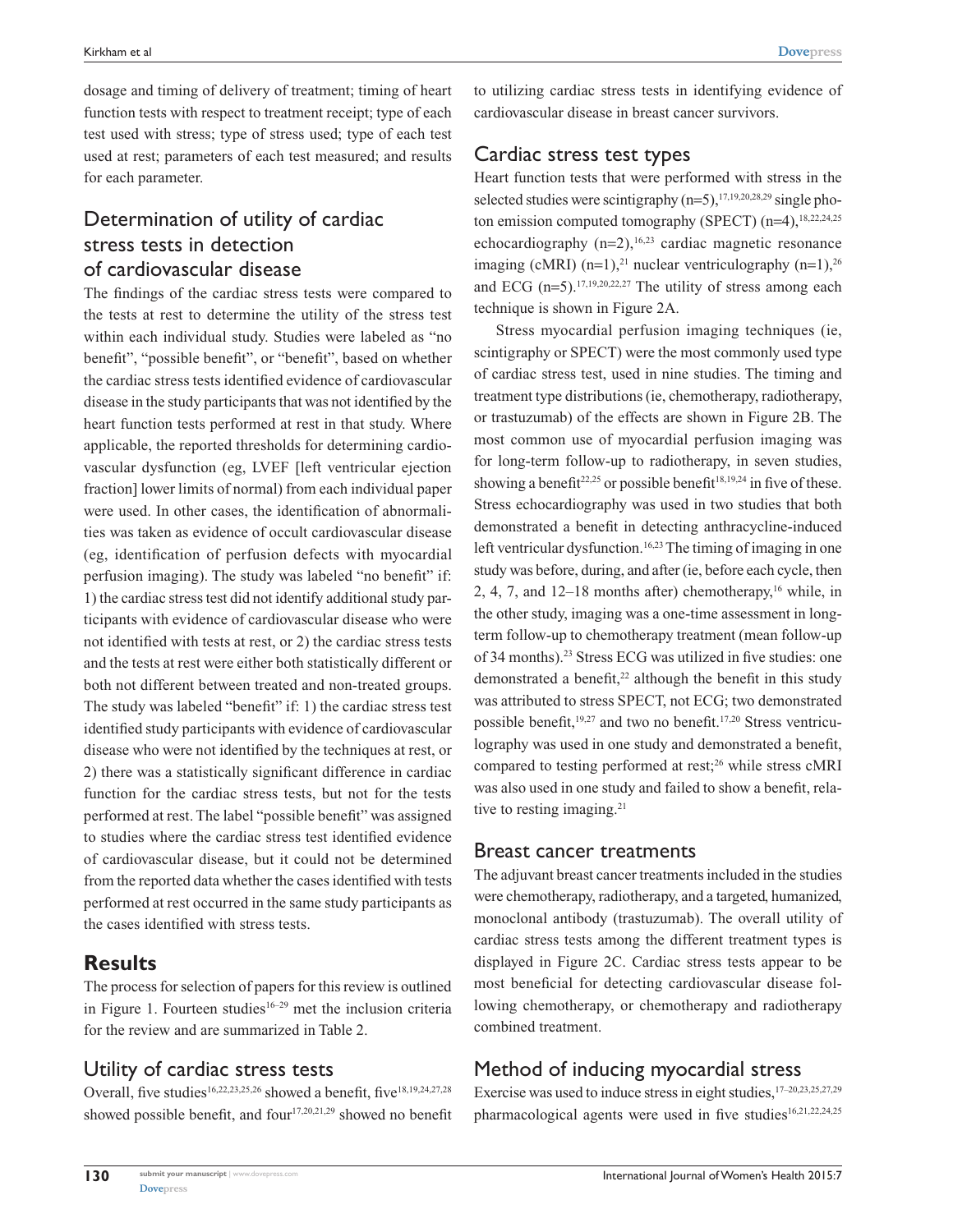

**Figure 1** Preferred Reporting Items for Systematic Reviews and Meta-Analyses (PRISMA) flow diagram of study selection.

and the cold pressor test in one study.<sup>26</sup> The utility of the use of exercise, pharmacological agents, or the cold pressor test to induce myocardial stress within the studies is displayed in Figure 2D. Exercise and pharmacological agents demonstrated a benefit or possible benefit in 63% and 80% of the studies they were used in to induce stress, respectively. The one study to use the cold-pressor test to induce stress demonstrated a benefit. No adverse reactions to stress were reported.

## **Discussion**

This review demonstrated that cardiac stress testing may be beneficial in detecting evidence of cardiovascular disease in breast cancer survivors that was missed by heart function tests performed at rest. The primary findings of this review are that, in general, cardiac stress tests appear to be most beneficial in chemotherapy-treated populations (with or without radiotherapy), while, specifically, stress myocardial perfusion imaging appears to be beneficial for long-term follow-up to radiotherapy, and stress echocardiography appears to be beneficial in detecting left ventricular dysfunction following anthracycline treatment.

With an approximate 5-year survival rate of 80% or greater for all stages of breast cancer combined in North America and Europe,<sup>30–32</sup> cancer is beginning to be considered a manageable disease.33 Short and long-term cardiac effects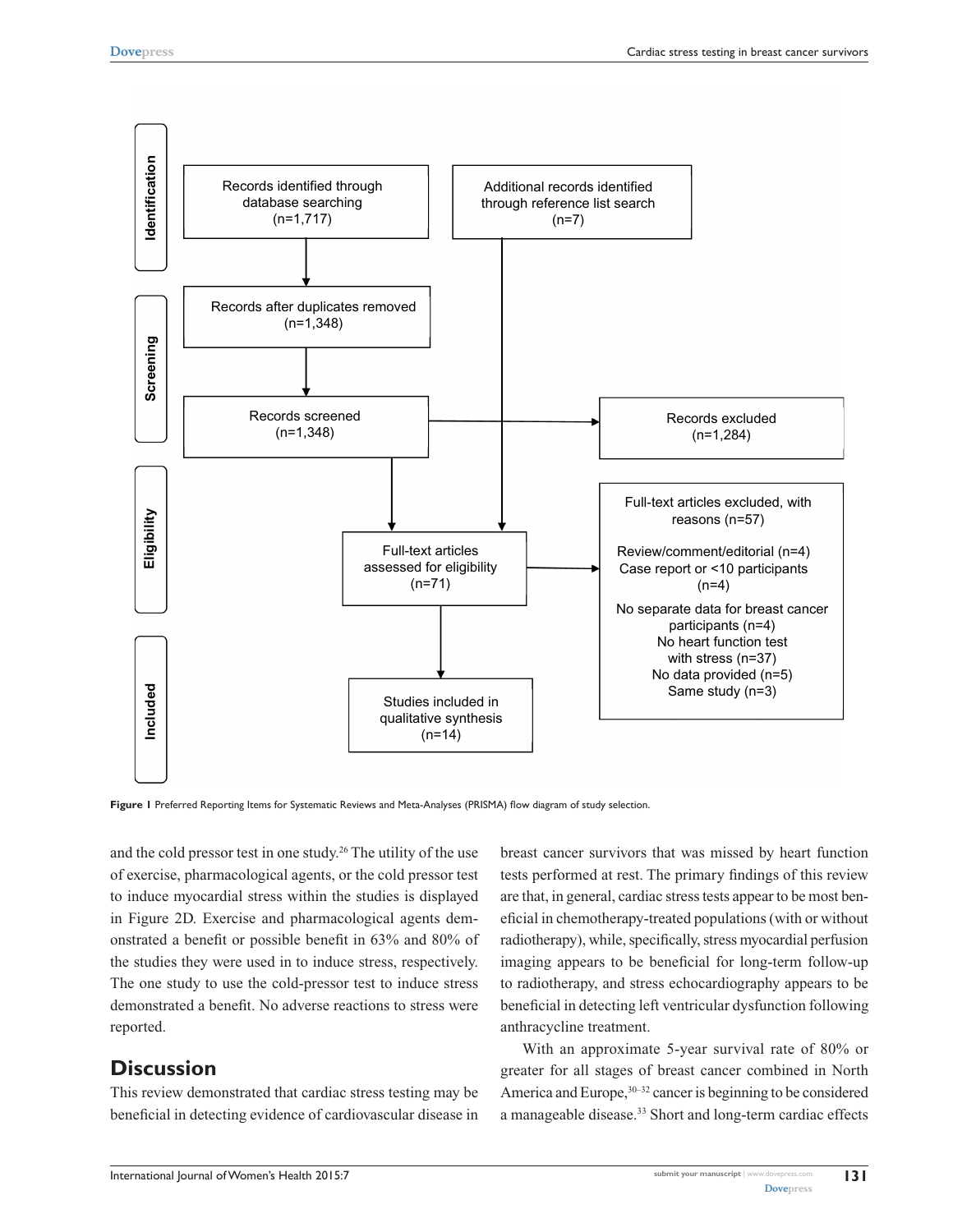|                                     |                          |                                                                                                                                          |                                                         | Table 2 Summary of articles using cardiac stress testing in breast cancer survivors |                                                           |                                                                                                         |                                           |                                                                                                                                                           |                                                                                                                                                                                                                |                                                                                                                                                                                                                                                     |
|-------------------------------------|--------------------------|------------------------------------------------------------------------------------------------------------------------------------------|---------------------------------------------------------|-------------------------------------------------------------------------------------|-----------------------------------------------------------|---------------------------------------------------------------------------------------------------------|-------------------------------------------|-----------------------------------------------------------------------------------------------------------------------------------------------------------|----------------------------------------------------------------------------------------------------------------------------------------------------------------------------------------------------------------|-----------------------------------------------------------------------------------------------------------------------------------------------------------------------------------------------------------------------------------------------------|
| Study                               | ż                        | <b>Treatments</b>                                                                                                                        | Timing relative<br>to treatment                         | Stress technique                                                                    | Stress parameters                                         | Stress findings                                                                                         | technique<br>Rest                         | parameters<br>Rest                                                                                                                                        | Rest findings                                                                                                                                                                                                  | Utility of stress                                                                                                                                                                                                                                   |
| et al 1998 <sup>26</sup><br>Cassidy | $\overline{2}$           | $(4.2 \text{ mg/m}^2)$ and<br>mitozantrone<br>$(77 \text{ mg/m}^2)$<br>Vincristine                                                       | 2-7 months post                                         | ventriculography<br>Cold pressor                                                    | LVEF                                                      | $<$ LVEF $_{\rm{rest}}$ by<br>$9$ LVEF stress<br>>5%                                                    | Ventriculography LVEF                     |                                                                                                                                                           | ILVEF<40%                                                                                                                                                                                                      | Benefit: stress scintigraphy<br>response in 9 with normal<br>identified abnormal LVEF<br>resting LVEF.                                                                                                                                              |
| et al 2006 <sup>16</sup><br>Civelli | $\infty$                 | cyclophosphamide<br>$(200 \text{ mg/m}^2)$ and<br>4 weeks apart<br>$(4 g/m2)$ , 3×,<br>$(85 \, mg/m2)$ ,<br>Docetaxel<br>epirubicin      | Before each cycle,<br>2, 4, 7, and 12-18<br>months post | Dobutamine echo                                                                     | regional ventricular<br>Peak LVEF, LVCR,<br>contractility | months post-CT<br>before 3rd CT<br>cycle, 1, 4, 7<br>V peak LVEF<br>in group A <sup>b</sup><br>and LVCR | Echo                                      | PWTs, IVSd, IVSs,<br>LVESV, LVEDD,<br>LVESD, PWTd,<br>peak E, peak A,<br>LVEF, LVEDV,<br>E/A ratio, DT,<br>IVRT, regional<br>contractility<br>ventricular | wave and E/A in<br>no difference in<br>12-18 months;<br>LVEF until final<br>follow-up; $\downarrow$ E<br>both groups<br>in group A <sup>b</sup><br>at 4, 7 and<br>T LYEDV                                      | and LVCR as early as 3rd<br>12-18 months post-CT<br>identified $\downarrow$ peak LVEF<br>CT cycle in those who<br>had abnormal LVEF at<br>resting LVEF did not<br>(group A <sup>b</sup> ), whereas<br>Benefit: stress echo<br>change significantly. |
| et al $1998^{17}$<br>Cowen          | $\overline{\phantom{0}}$ | L-Radiation<br>(50-60 Gy,<br>2 Gy/day)                                                                                                   | Mean follow-up of<br>57.8 months                        | Exercise ECG<br>scintigraphy<br>Exercise                                            | Perfusion defects<br>Abnormalities                        | IST-segment<br>false-positive<br>considered<br>depression<br>None                                       | scintigraphy<br>Post-stress<br>ECG        | Perfusion defects<br>Abnormalities                                                                                                                        | None<br>None                                                                                                                                                                                                   | by stress scintigraphy or<br>abnormalities identified<br>No benefit: no<br>ECG.                                                                                                                                                                     |
| et al 2010 <sup>18</sup><br>Galluci | 30                       | $(360 - 540$ mg/m <sup>2</sup> )<br>trastuzumab $(2)$<br>Anthracyclines<br>and L-radiation<br>hormonal (II)<br>$(50 - 60)$<br>2 Gy/day), | Median follow-up<br>of 33.8 months                      | Exercise gated<br>SPECT                                                             | Perfusion defects,<br>LVEF                                | 7 RPD                                                                                                   | Post-stress gated<br>SPECT<br>Echo<br>ပ္မ | dysfunction, septal<br>Perfusion defects<br>LVEF, diastolic<br>Abnormalities<br>hypertrophy<br>or valvular                                                | stenosis, 3 septal<br>$2$ LVEF $\leq$ 50%,<br>ST elevation;<br>fibrillation; I<br>hypertrophy<br>I pathologic<br>dysfunction,<br>29 diastolic<br>numerous<br>Q-wave;<br>I mitral<br>I atrial<br>$\overline{a}$ | perfusion defects identified<br>by stress SPECT that were<br>and ECG identified several<br>abnormalities as well and<br>at rest, but resting echo<br>not identified by SPECT<br>overlap is not known.<br>Possible benefit: 7                        |
|                                     |                          |                                                                                                                                          |                                                         |                                                                                     |                                                           |                                                                                                         |                                           |                                                                                                                                                           | negative T-waves;                                                                                                                                                                                              |                                                                                                                                                                                                                                                     |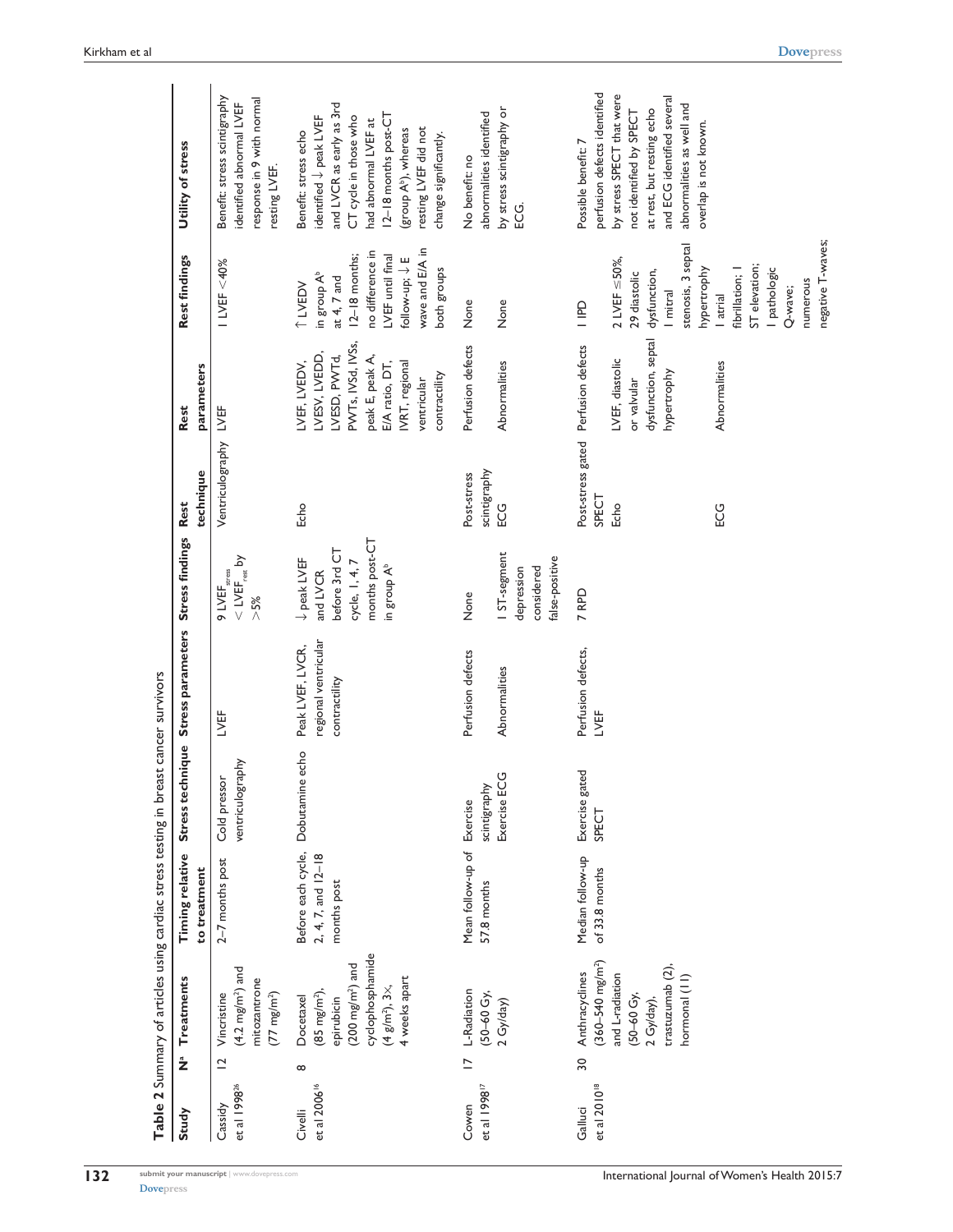| ECG identified several<br>scintigraphy, echo and<br>identify any perfusion<br>scintigraphy did not<br>defects, but resting<br>No benefit: stress<br>abnormalities.                                                                                                                                                                                              | perfusion defects identified<br>but resting echo identified<br>as well and overlap is not<br>by stress scintigraphy not<br>identified by scinitgraphy<br>at rest; 10 abnormalities<br>identified by stress ECG,<br>numerous abnormalities<br>Possible benefit: 3<br>known.                | (Continued) |
|-----------------------------------------------------------------------------------------------------------------------------------------------------------------------------------------------------------------------------------------------------------------------------------------------------------------------------------------------------------------|-------------------------------------------------------------------------------------------------------------------------------------------------------------------------------------------------------------------------------------------------------------------------------------------|-------------|
| II abnormalities;<br>IPD; R-radiation:<br>only: I abnormal<br>restrictive filling;<br>restrictive filling;<br>6 abnormalities;<br>relaxation; CT<br>L-radiation: 4<br>I abnormality<br>relaxation &<br>relaxation &<br>R-radiation:<br>L-radiation:<br>R-radiation:<br>l abnormal<br>L-radiation:<br>abnormal<br>2 abnormal<br>I abnormal<br>CT only:<br>2 IPD; | diameters; 6 LV<br>diastolic filling; <sup>d</sup><br>2 IPD or MPD<br>I LVEF<50%<br>hypertrophy;<br>and enlarged<br>dysfunction; <sup>e</sup><br>I pericardial<br>3 significant<br>7 abnormal<br>relaxation; <sup>c</sup><br>2 abnormal<br>LV and LA<br>diastolic<br>valvular<br>effusion |             |
| ratio, DT, valvular<br>Perfusion defects<br>dimensions, E/A<br>Abnormalities<br>FS, LV mass,<br>dysfunction,<br>LV and LA<br>pericardial<br>effusion                                                                                                                                                                                                            | dimensions, LVEF,<br>Perfusion defects<br>IVRT, DT, E/A<br>ratio, valvular<br>dysfunction,<br>pericardial<br>Cardiac<br>effusion                                                                                                                                                          |             |
| Scintigraphy<br>Echo<br>ECG                                                                                                                                                                                                                                                                                                                                     | Scintigraphy<br>Echo                                                                                                                                                                                                                                                                      |             |
| None                                                                                                                                                                                                                                                                                                                                                            | 7 ST segment<br>abnormalities<br>depression,<br>3 other<br>3 RPD                                                                                                                                                                                                                          |             |
| Perfusion defects                                                                                                                                                                                                                                                                                                                                               | other abnormalities<br>Perfusion defects<br>depression and<br>ST segment                                                                                                                                                                                                                  |             |
| scintigraphy<br>Exercise                                                                                                                                                                                                                                                                                                                                        | Exercise ECG<br>scintigraphy<br>Exercise                                                                                                                                                                                                                                                  |             |
| Median follow-up<br>of 13 years                                                                                                                                                                                                                                                                                                                                 | L-radiation (45 Gy, Mean follow-up of<br>18.4 years                                                                                                                                                                                                                                       |             |
| cyclophosphamide<br>$1.9 - 2.25 \text{ Gy/day}$<br>$(34)$ ; controls:<br>R-radiation<br>L-radiation<br>$(38 - 45)$<br>$(33)$ and<br>$\text{only}$ $(23)$                                                                                                                                                                                                        | 1.8 Gy/day)                                                                                                                                                                                                                                                                               |             |
| $\frac{1}{2}$                                                                                                                                                                                                                                                                                                                                                   | $\overline{20}$                                                                                                                                                                                                                                                                           |             |
| Gustavsson<br>et al 1999 <sup>29</sup>                                                                                                                                                                                                                                                                                                                          | et al 1994 <sup>19</sup><br>Gyenes                                                                                                                                                                                                                                                        |             |

**Dovepress**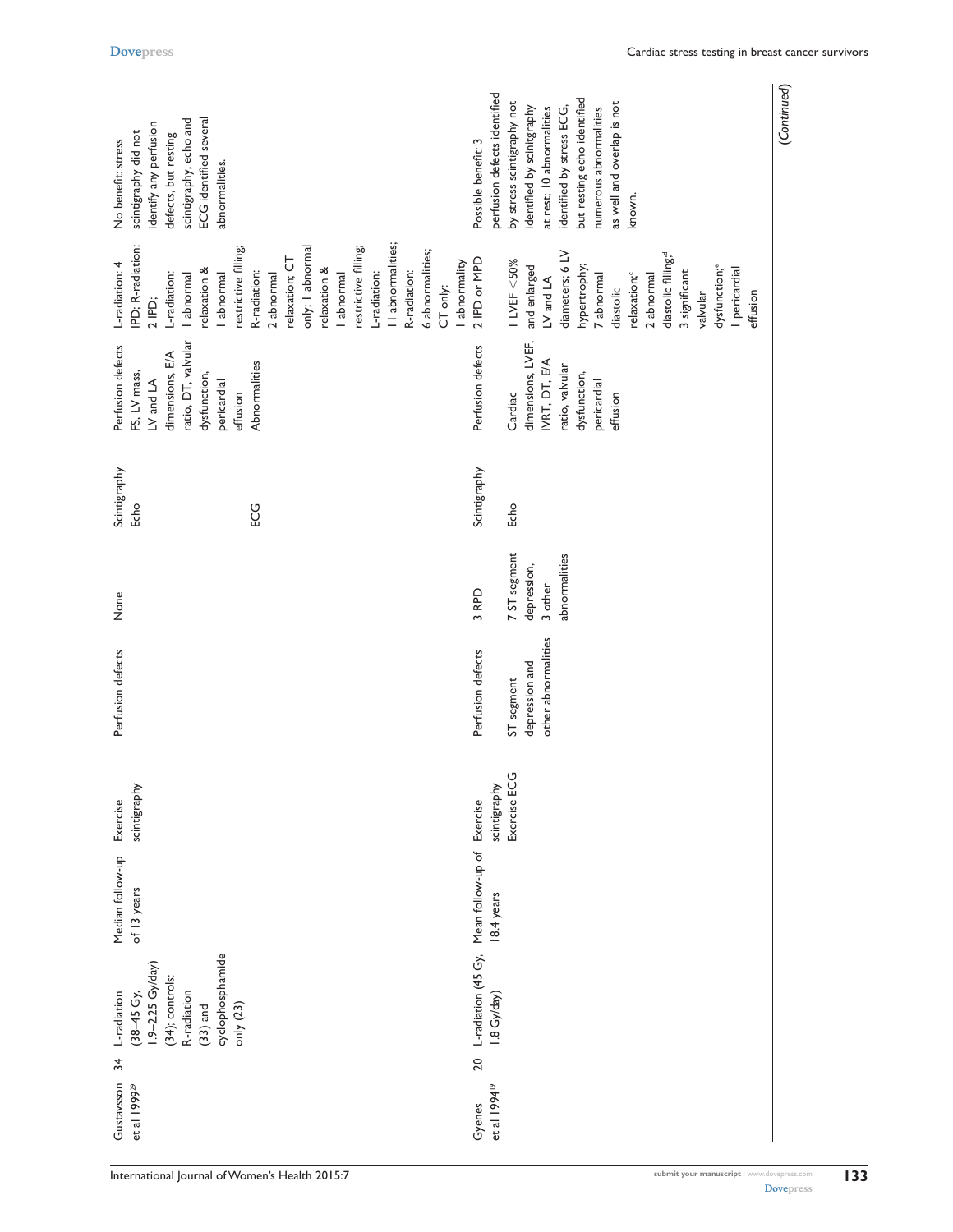| Table 2 (Continued)                   |                          |                                                                                                             |                                                     |                                  |                                                    |                                                                                                                  |                             |                                                                                        |                                                                                                   |                                                                                                                                                                                            |
|---------------------------------------|--------------------------|-------------------------------------------------------------------------------------------------------------|-----------------------------------------------------|----------------------------------|----------------------------------------------------|------------------------------------------------------------------------------------------------------------------|-----------------------------|----------------------------------------------------------------------------------------|---------------------------------------------------------------------------------------------------|--------------------------------------------------------------------------------------------------------------------------------------------------------------------------------------------|
| Study                                 | ż                        | Treatments                                                                                                  | Timing relative<br>to treatment                     | nique<br>Stress tech             | Stress parameters                                  | Stress findings                                                                                                  | technique<br>Rest           | Rest parameters Rest findings                                                          |                                                                                                   | Utility of stress                                                                                                                                                                          |
| et al $1997^{20}$<br>Gyenes           | $\overline{\mathbf{C}}$  | $(46 - 50 \text{ Gy}, 2 \text{ Gy})$<br>L-radiation                                                         | Pre, post I year                                    | scintigraphy<br>Exercise         | Perfusion defects                                  | None                                                                                                             | Scintigraphy                | Perfusion defects                                                                      | GIPD                                                                                              | defects were identified by<br>No benefit: all perfusion                                                                                                                                    |
|                                       |                          | day); previous CT                                                                                           |                                                     | Exercise ECG                     | Changes                                            | None                                                                                                             | Echo                        | LVEF, presence of<br>LV hypertrophy,<br>valvular disease<br>or pericardial<br>effusion | None                                                                                              | scintigraphy.                                                                                                                                                                              |
| Haykowsky<br>et al 2009 <sup>21</sup> | $\overline{\phantom{0}}$ | (6-8 mg/kg every<br>3 weeks) and<br>Trastuzumab<br>mixed CT                                                 | Pre, 4 months<br>later                              | Dobutamine<br>cardiac MRI        | LV volumes, mass,<br>LVEF                          | T peak LVEDV<br>and LVESV, $\downarrow$<br>peak LVEF                                                             | Cardiac MRI                 | LV volumes, mass,<br>LVEF                                                              | LVESV, J LVEF<br>TVEDV and<br>TLV mass,                                                           | changes for stress and rest<br>No benefit: identical<br>cardiac MRI.                                                                                                                       |
| et al $2000^{22}$<br>Højris           | $\tilde{=}$              | 2 Gy/day) and CMF 7.9 years<br>$(600/40/600 \text{ mg/m}^2)$<br>$(9)$ ; CMF alone $(7)$                     | L-radiation (50 Gy, Median follow-up ofDipyridamole | SPECT                            | Perfusion defects                                  | CMF: 2 RPDCMF<br>L-radiation and<br>alone:   RPD                                                                 | SPECT                       | Perfusion defects                                                                      | CMF: I IPD, I MPD;<br>CMF alone: 2 IPD,<br>L-radiation and<br><b>UANI</b>                         | Benefit: L-radiation and<br>perfusion defects not<br>identified 2 cases of<br>CMF: stress SPECT                                                                                            |
|                                       |                          |                                                                                                             |                                                     | ECG<br>Dipyridamole              | pathologic Q waves<br>ST depression and            | ST depression<br>CMF alone: 2<br>ST segment<br>and CMF: I<br>depression<br>L-radiation                           | ECG                         | pathologic Q waves CMF: I Q-wave;<br>ST depression and                                 | L-radiation and<br>Q-waves, IST<br>I partial right<br>CMF alone: 2<br>bundle block;<br>depression | case that was not identified<br>ECG identified the same I<br>alone: stress SPECT and<br>identified at rest; CMF<br>at rest.                                                                |
| et al $2011^{23}$<br>Khouri           | $\frac{8}{3}$            | (dosage NR) (38);<br>healthy controls<br>Doxorubicin<br>$\left( \begin{matrix} 1 \\ 1 \end{matrix} \right)$ | Mean follow-up<br>of 35 months                      | Exercise echo                    | exercise-rest %<br>SV, LVEF, GLS,<br>change in GLS | percentage change<br>$\downarrow$ LVEF, $\uparrow$ GLS,<br>$\downarrow$ exercise-rest<br>in GLS than<br>controls | Resting echo                | SV, LVEF, GLS, GRS No differences                                                      |                                                                                                   | difference in LVEF and GLS<br>healthy controls, whereas<br>in survivors compared to<br>identified a statistical<br>no differences were<br>Benefit: stress echo<br>identified at rest.      |
| et al $2011^{28}$<br>Kirthi           | $\overline{\mathbf{C}}$  | Trastuzumab (all),<br>$(6)$ , taxanes $(3)$<br>anthracyclines<br>dosages NR                                 | Post (timing NR)                                    | Stress (type NR)<br>scintigraphy | Perfusion defects                                  | 2 RPD                                                                                                            | Cardiac MRI<br>Scintigraphy | Perfusion defects<br>LVEF, LGE, STIR                                                   | 4 LVEF by 10%<br>$\overline{a}$                                                                   | perfusion defects, but with<br>defects and abnormalities<br>scintigraphy identified 2<br>Possible benefit: stress<br>unknown overlap with<br>identified by resting<br>scintigraphy or MRI. |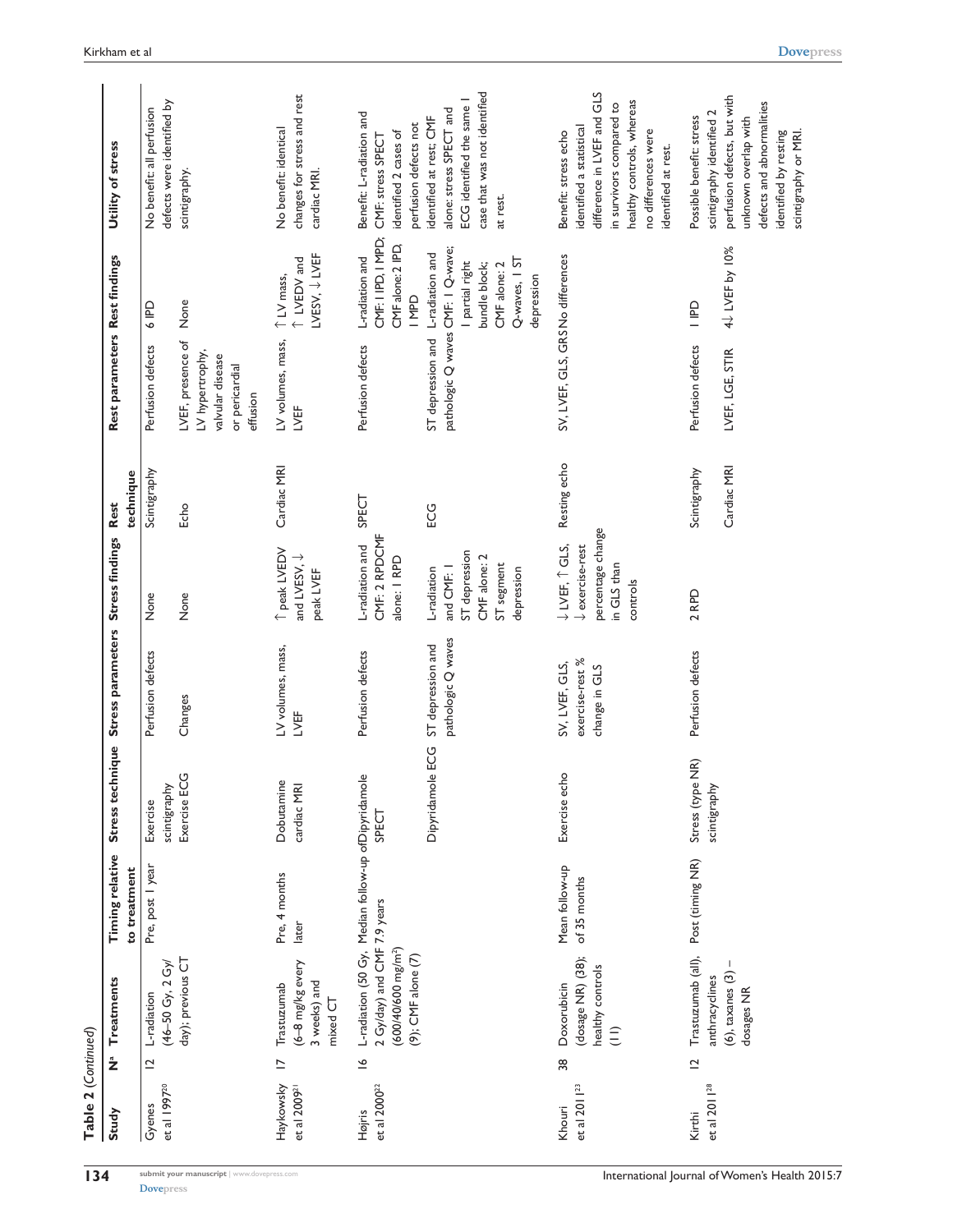| et al $198327$<br>Lindahl          |    | 42 Gy)                                                                                                                  | 157 Radiation (L- or R- Pre, 6 months post Exercise ECG |                                                                        | abnormalities<br>Numerous                                                        | post, +4 ectopic<br>depression, +30<br>$Q$ -wave, $+3$ ST<br>T-wave items<br>than baseline<br>At 6 months<br>$beats, +1$                                                                                                                                                                                         | ECG               | abnormalities<br>Numerous                                                                     | +1 AV conduction,<br>+39 T-wave items<br>At 6 months post,<br>+2 ectopic beats,<br>+7 arrthymias,<br>than baseline | Possible benefit: exercise ECG<br>depression, ectopic beats and<br>Q-waves, while resting ECG<br>AV conduction and T-wave<br>identified more cases of ST<br>identified more arrthymias,<br>tems, but with unknown<br>overlap between cases.                                                                                                                                                                                                                                                                                                                                                                                                                                                                                                                                                                                                                                                                                                                                                                                                                                                                                                                                                                                                                                                                                                                                                                                                                                                                                                                                                                                                                                                                                                                                                                                                                                                                                                                                                                                                                                                                                                                                                                                                                                                                                                               |
|------------------------------------|----|-------------------------------------------------------------------------------------------------------------------------|---------------------------------------------------------|------------------------------------------------------------------------|----------------------------------------------------------------------------------|------------------------------------------------------------------------------------------------------------------------------------------------------------------------------------------------------------------------------------------------------------------------------------------------------------------|-------------------|-----------------------------------------------------------------------------------------------|--------------------------------------------------------------------------------------------------------------------|-----------------------------------------------------------------------------------------------------------------------------------------------------------------------------------------------------------------------------------------------------------------------------------------------------------------------------------------------------------------------------------------------------------------------------------------------------------------------------------------------------------------------------------------------------------------------------------------------------------------------------------------------------------------------------------------------------------------------------------------------------------------------------------------------------------------------------------------------------------------------------------------------------------------------------------------------------------------------------------------------------------------------------------------------------------------------------------------------------------------------------------------------------------------------------------------------------------------------------------------------------------------------------------------------------------------------------------------------------------------------------------------------------------------------------------------------------------------------------------------------------------------------------------------------------------------------------------------------------------------------------------------------------------------------------------------------------------------------------------------------------------------------------------------------------------------------------------------------------------------------------------------------------------------------------------------------------------------------------------------------------------------------------------------------------------------------------------------------------------------------------------------------------------------------------------------------------------------------------------------------------------------------------------------------------------------------------------------------------------|
| et al 2002 <sup>24</sup><br>Seddon | 24 | (50 Gy, 2 Gy/day)<br>R-radiation (12);<br>(24); controls:<br>L-radiation<br>prior CT                                    | Follow-up<br>$\geq$ 5 years                             | <b>SPECT</b><br>combined with<br>Adenosine S<br>submaximal<br>exercise | SSS, SRDS, perfusion<br>defects                                                  | controls; 7 RPD<br>$\downarrow$ SSS than                                                                                                                                                                                                                                                                         | Gated SPECT<br>ρC | SRS, perfusion<br>defects, LVEF,<br>Abnormalities<br>abnormalities<br>wall motion<br>regional | 3 abnormalities<br>8 wall motion<br>abnormalities<br>IPD or MPD;<br>controls; 10<br>$\downarrow$ SRS than          | Possible benefit: 7 perfusion<br>defects identified by stress<br>abnormalities and 3 with<br>SPECT at rest, but gated<br>ECG abnormalities with<br>SPECT at rest identified<br>SPECT not identified by<br>8 cases of regional wall<br>unknown overlap.                                                                                                                                                                                                                                                                                                                                                                                                                                                                                                                                                                                                                                                                                                                                                                                                                                                                                                                                                                                                                                                                                                                                                                                                                                                                                                                                                                                                                                                                                                                                                                                                                                                                                                                                                                                                                                                                                                                                                                                                                                                                                                    |
| et al 2011 <sup>25</sup><br>Sioka  | 28 | (60 Gy, 2 Gy/day)<br>R-radiation (18);<br>healthy controls<br>prior CT in 29;<br>(28); controls:<br>L-radiation<br>(85) | Mean follow-up of Exercise,<br>40 months                | dobutamine SPECT<br>dipyridamole or                                    | SSS, ASSS myocardial 1 SSS compared<br>(based on SSS), S-RSS<br>ischemia grading | 6 (33%) R-radiation<br>but not R-radiation<br>to healthy controls<br>controls; 12 (43%)<br>schemia, whereas<br>ischemia, and 28<br>mild and $3(11%)$<br>mild and 2 (11%)<br>mild myocardial<br>had moderate<br>(33%) healthy<br>controls had<br>controls had<br>myocardial<br>myocardial<br>moderate<br>ischemia | Rest SPECT        | <b>SRS</b>                                                                                    | between groups<br>No differences                                                                                   | dipyridamole, or dobutamine<br>healthy controls, whereas<br>between L-radiation and<br><b>T-SPECT differentiated</b><br>rest T-SPECT did not.<br>Benefit: exercise,                                                                                                                                                                                                                                                                                                                                                                                                                                                                                                                                                                                                                                                                                                                                                                                                                                                                                                                                                                                                                                                                                                                                                                                                                                                                                                                                                                                                                                                                                                                                                                                                                                                                                                                                                                                                                                                                                                                                                                                                                                                                                                                                                                                       |
|                                    |    |                                                                                                                         |                                                         |                                                                        |                                                                                  |                                                                                                                                                                                                                                                                                                                  |                   |                                                                                               |                                                                                                                    | from baseline; group B (n=39); study participants with follow-up rest LYEF =50%; abnormal relaxation defined as two out of three of: E/A ratio ≤0.9, DT >230 m/s; lYRT ≥ I 00 m/s; 'abnormal filling defined as two out of th<br>thickness in systole; IVSd, intraventricular septum at diastole; IVSs, intraventricular septum at systole; E early (passive) diastolic filling velocity; A, late (active) diastolic filling velocity; DT, mitral deceleration<br>L-radiation, radiation to left breast, Gy, gray, unit of absorbed radiation; SPECT, single-photon emission computed tomography; ECG, electrocardiography; RPD, reversible perfusion defect; IPreversible perfusion defect; R-r<br>$\mathsf{Notes}:\mathsf{N}$ reflects number of study participants evaluable with stress imaging technique, rather than total in study,and does not include controls;"group A (r=8);study participants whose 12–18-month post-CT resting LV<br>Abbreviations: echo, echocardiography; LVEF, left ventricular ejection fraction; LVCR, left ventricular contractile reserve; peak LVEF, calculated as peak LVEF – resting LVEF, CT, chemotherapy; LVEDV, left ventricular end-<br>LVESV, left ventricular end-systolic volume; LVEDD, left ventricular end-diastolic diameter; left ventricular end-systolic diameter; pre, before treatment; post, after treatment; PVVTd, posterior wall hickness in diastole;<br>short TI inversion recovery sequence; TID, transient ischemic dilatation index (ventricular dilatation at exercise); SRDS, summed redistribution score; T-SPECT, translatory single-photon ennission computed tomography; SRS,<br>right breast MPD, mixed perfusion defect; LV, left ventricle; MRI, magnetic resonance imaging; CMF, cyclophosphamide, methotrexate, 5-fluorouracli; GLS, global longitudinal strain; GRS, global radial strain; LGE, late gado<br>SSS, summed stress score; S-RSS, difference between summed stress score and summed rest score; NR, not reported; SV, stroke volume; ASSS, anterior wall summed stress score; AV, atrioventricular; LA, left atrium; FS, fracti<br>m/s, IVRT <80 m/s; significant valvular dysfunction defined as: the regurgitation extended up to the most proximal area of the atrium or the distal third of the LV; fgrading of myocardial ischemia: mild: SSS of 4–8, moder |

**Dovepress**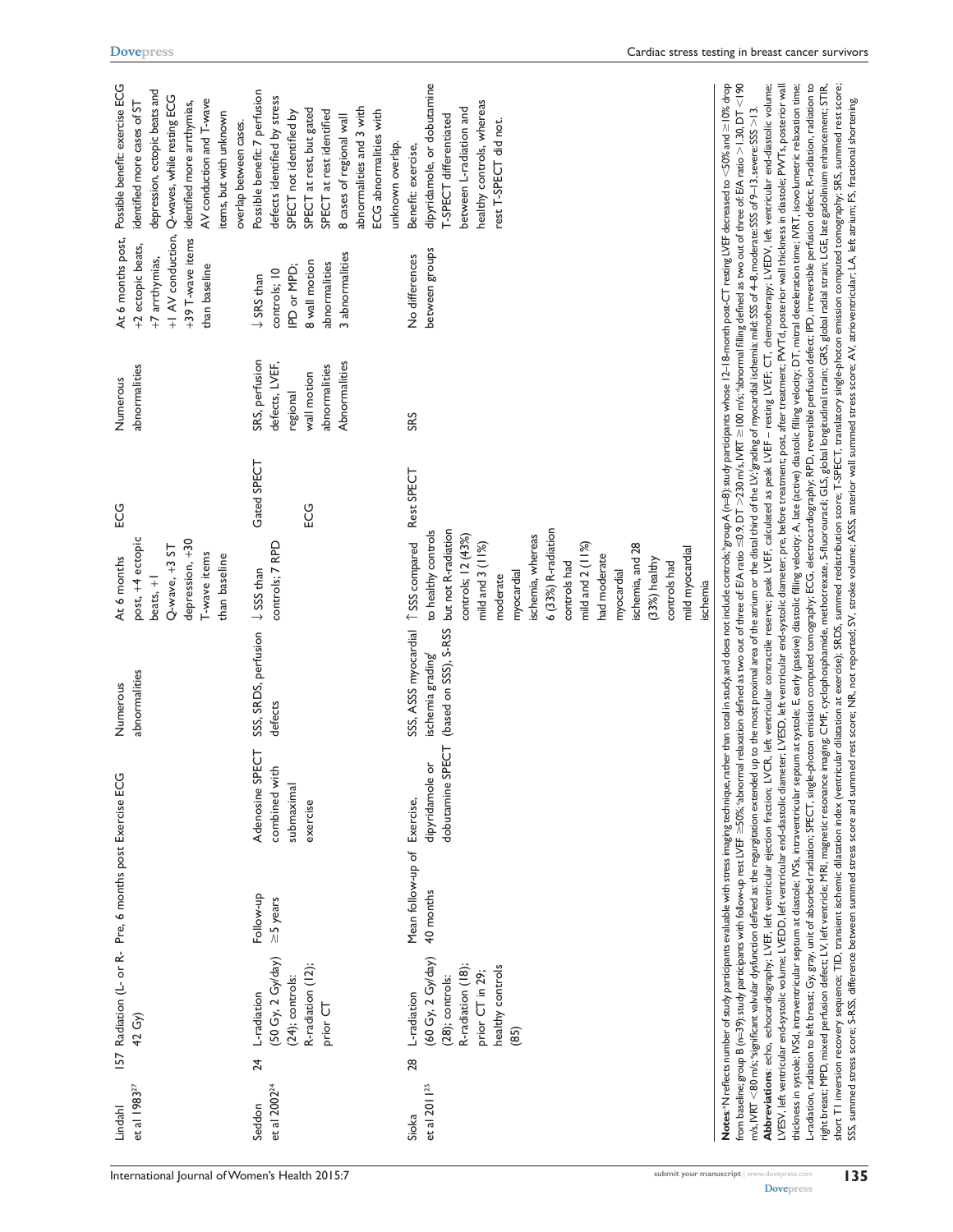

Figure 2 Distribution of utility (ie, "benefit", "possible benefit", or "no benefit") of stress.

**Notes:** (**A**) Distribution of utility among different techniques. (**B**) Timing of imaging and types of treatment among studies utilizing myocardial perfusion imaging techniques. (**C**) Distribution of utility among different breast cancer treatments. (**D**) Utility of type of stress. Note that one study used exercise, dobutamine, or dipryidamole, and is counted in each category.<sup>25</sup>

of cancer treatment are significant determinants of all-cause mortality rates for cancer survivors.<sup>9</sup> As such, identification of the optimal screening strategies for cardiovascular effects of cancer therapies is a high priority.9

Heart function tests, in combination with exercise or pharmacological stress, are commonly used for diagnostic and prognostic cardiac care,34,35 and have been used to a limited extent for long-term follow-up in childhood cancer survivors treated with chemotherapy.<sup>36–43</sup> In this review, two studies<sup>16,23</sup> demonstrated the benefit of parameters of global systolic function measured via stress echocardiography in identifying left ventricular dysfunction in breast cancer survivors who have received a cardiotoxic systemic treatment. Khouri et al<sup>23</sup> demonstrated that the change in global longitudinal strain from rest to peak exercise was significantly different between anthracycline-treated breast cancer survivors and healthy controls. In addition to long-term cardiac effects, anthracyclines are also associated with acute or early cardiac effects, defined as occurring between treatment initiation and 1 year later.8 Early identification of left ventricular dysfunction is critical, as it allows for earlier intervention in the form of dose reduction or initiation of therapeutic measures. Civelli et al<sup>16</sup> monitored patients for early cardiotoxicity

during ongoing anthracycline chemotherapy treatment, and demonstrated the ability of dobutamine echocardiography to identify subclinical left ventricular dysfunction with a reduction in left ventricular contractile reserve (LVCR) (stress–rest LVEF) before the third chemotherapy cycle. This study also demonstrated the predictive value of LVCR for traditional diagnostic parameters of cardiotoxicity (resting LVEF decrease to  $\leq 50\%$  and  $\geq 10\%$  drop from baseline) at 12–18 months post-chemotherapy.

Radiation to the breast can cause ultrastructural damage to myocardial capillaries and valves, atherosclerosis in coronary arteries, valvular abnormalities, and myocardial fibrosis leading to diastolic and systolic dysfunction, pericardial inflammation, or effusion.<sup>44-47</sup> There is a 1.27 excess rate ratio of heart disease in women treated with radiation for breast cancer relative to those who were not.<sup>48</sup> Mortality from coronary artery disease and risk of cardiovascular disease has decreased for breast cancer survivors diagnosed after 1980,<sup>6,49</sup> although more follow-up data is need to determine long-term risk associated with more modern treatment techniques. The cardiac injury associated with radiotherapy for breast cancer is typically a "late effect", occurring years to decades after treatment.7 Long-term cardiac follow-up is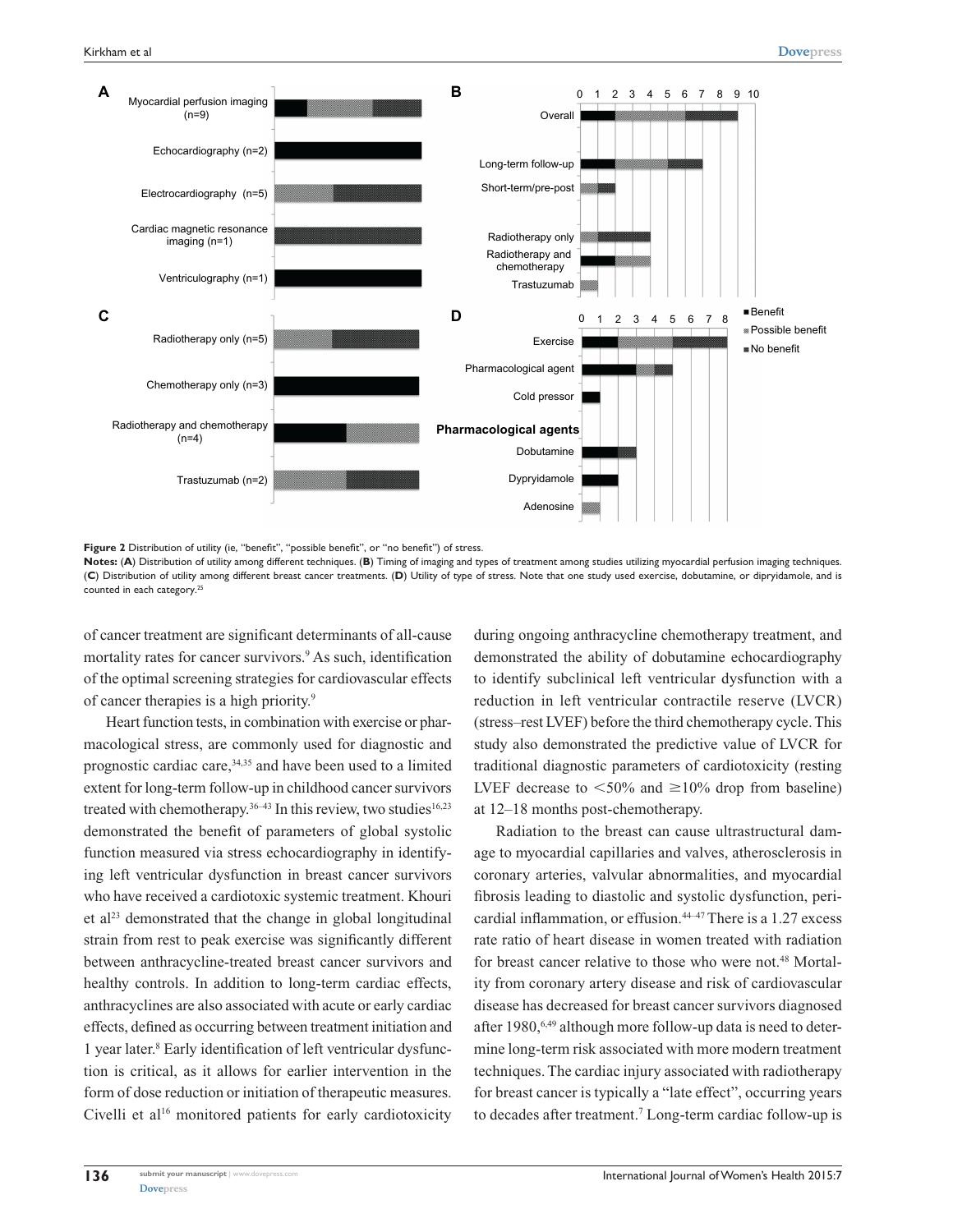suggested for breast cancer survivors who receive radiotherapy.50 In this review, myocardial perfusion imaging was used in several studies of long-term follow-up to radiotherapy. To perform this type of imaging, a radioactive tracer substance is injected, and its accumulation in the myocardium, as detected by a gamma camera, is considered proportional to the myocardial blood flow.15 A perfusion defect can be identified on the image produced as an area of decreased perfusion or injured heart tissue resulting from a diseased coronary artery. A perfusion defect that is detected at rest and does not change during stress imaging is considered fixed or irreversible, and suggests non-viable myocardium; while a perfusion defect that is absent at rest but detected during stress is considered reversible, and indicates ischemic myocardium.<sup>51</sup> Five studies<sup>18,19,22,24,28</sup> in this review identified reversible defects with stress tests that would not have been discovered with tests performed at rest alone in breast cancer survivors treated with left-sided radiotherapy and other systemic treatments. This suggests that stress myocardial perfusion imaging could be an effective method of long-term follow-up for detection of coronary artery disease in radiation-treated breast cancer survivors. Gyenes et  $al<sup>20</sup>$ reported several fixed perfusion defects, but no reversible defects at 1 year post-radiotherapy. An incidence of fixed perfusion defects of 60% has been reported 6 months following radiotherapy for left-sided breast cancer.<sup>52</sup> It may be that the utility of stress myocardial perfusion imaging for screening purposes is limited to long-term follow-up only.

It is unclear from this review whether stress ECG is beneficial for identifying cardiovascular disease in breast cancer survivors. Two studies demonstrated possible benefit. In one of these,<sup>27</sup> ECG was used under stress and at rest, and stress did appear to better detect specific abnormalities, namely ectopic beats and, not surprisingly, minor ST depressions that developed 6 months after radiotherapy to the sternum. However, numerous arrthymias and more T-wave items were detected only at rest and there was unknown overlap between abnormalities detected under each condition. A similar case of unknown overlap between abnormalities detected with stress ECG and resting echocardiography occurred in the other study of long-term follow-up.19 The lack of ability to detect occult cardiovascular disease may be attributed to the temporally late occurrence of electrocardiographic changes in the cascade of occurrences in the development of ischemia.<sup>53</sup>

Baseline and periodic monitoring of cardiac function is recommended in individuals treated with trastuzumab.<sup>50</sup> Haykowsky et al<sup>21</sup> used cMRI, at rest and with dobutamine stress, at baseline and 4 months into trastuzumab treatment.

This study did not demonstrate the utility of cardiac stress, as the cMRI findings were the same at rest and with stress. However, left ventricular contractile reserve was not reported, which is a more sensitive measure of early left ventricular dysfunction, as evidenced by Civelli et al.16 Kirthi et al28 used scintigraphy at rest and with stress, in addition to resting cMRI, following trastuzumab treatment. One additional case of cardiovascular dysfunction was identified with stress scintigraphy, compared against scintigraphy at rest, demonstrating a benefit for this technique alone; however, cMRI at rest also identified four cases of cardiovascular dysfunction.28

Myocardial stress can be induced by exercise, a number of pharmacological agents, or a cold pressor test. Pharmacological-induced stress minimizes factors such as movement artifact that may degrade cardiac imaging quality and decrease accuracy, but incurs the additional cost of the pharmacological agent.53 The cold pressor test would likely carry similar advantages, but does not incur additional costs. However, the clinical significance of a cold pressor-induced change in cardiovascular function is unclear. Dynamic exercise tends to be the preferred method to induce myocardial stress, because it is less expensive, perceived to be safer, and the equipment (ie, cycle ergometer or treadmill) is widely available in clinical settings.<sup>54</sup> Exercise stress also provides additional ancillary prognostic, diagnostic, and therapeutic information, such as peak oxygen consumption, heart rate, and blood pressure response, and variables required for exercise prescription. However, the inability to reach maximal exercise capacity will limit the sensitivity of stress tests, in which case pharmacological stress is a suitable alternative.<sup>54</sup>

There is additional cost involved in cardiac stress tests with either exercise or pharmacological stress. For example, stress echocardiography is approximately double the cost of resting echocardiography,55 but is reported to potentially enhance overall cost-effectiveness for diagnosis and management of suspected cardiovascular disease.<sup>56</sup> Stress myocardial perfusion imaging is often performed in addition to imaging at rest; however, the use of stress myocardial perfusion imaging alone would decrease the cost, radiation exposure, and time of testing, and is not associated with differences in prognosis or mortality outcomes.<sup>57</sup>

In ten of the 14 studies in this review, evidence of cardiovascular disease was missed by heart function tests performed at rest, but detectable with cardiac stress tests. This information is relevant to those involved in the treatment and care of breast cancer survivors, including family physicians, medical and radiation oncologists, and cardiologists.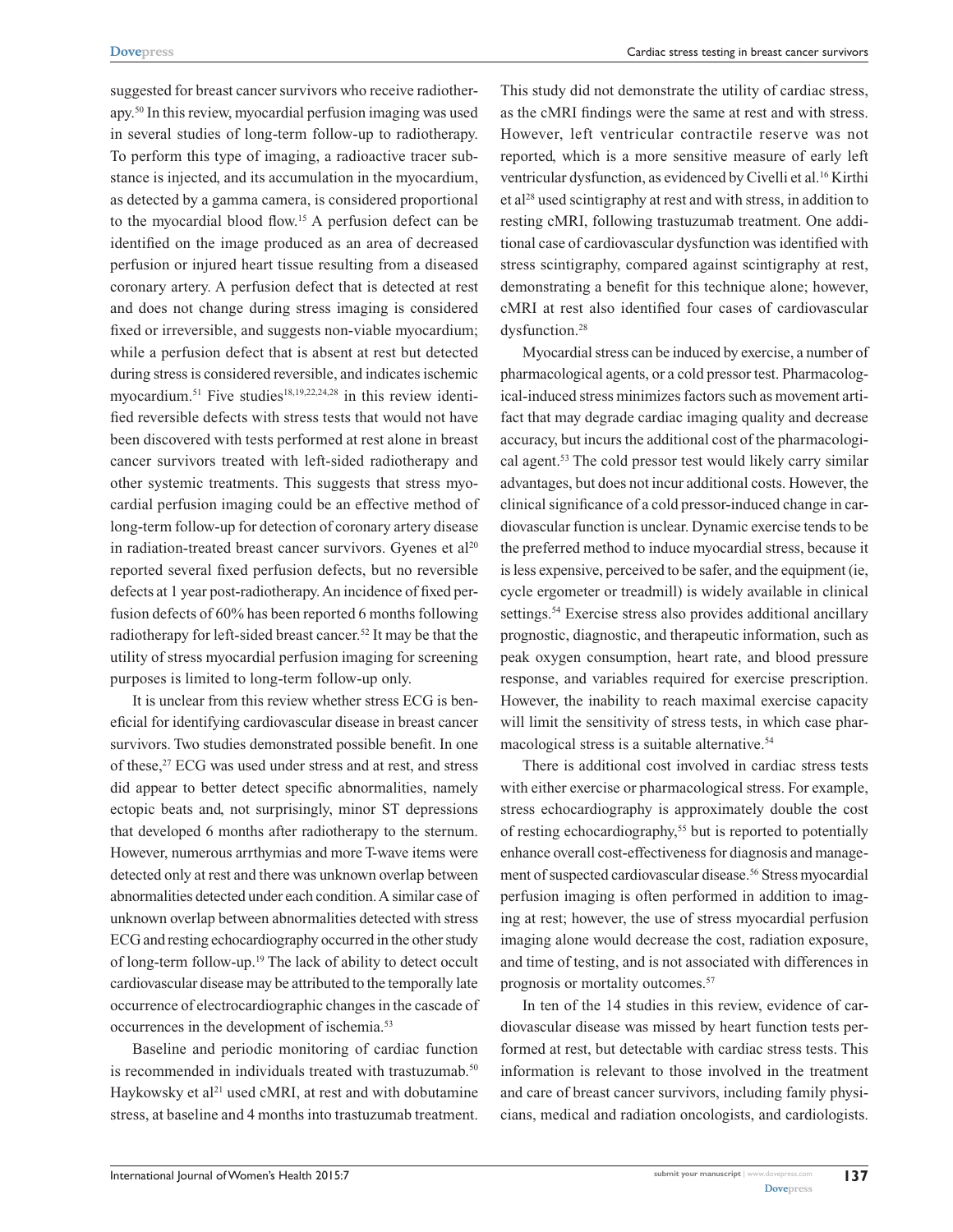Lack of change in the most common oncological clinical parameter of cardiac function, resting LVEF, is often equated to a lack of cardiotoxicity, despite convincing evidence in the literature that substantial myocyte damage can occur before a change in LVEF results.58 However, when exercise stress is used to evaluate change in LVEF, sensitivity for detection of anthracycline-induced left ventricular dysfunction in cancer survivors is dramatically increased.<sup>59</sup> Similarly, in this review, the sensitivity of LVEF, perfusion defects, and global longitudinal strain is increased by cardiac stress tests.16,18,19,22–26 This preliminary evidence that cardiac stress tests may be more sensitive for detection of evidence of cardiovascular disease and may also be used to inform the type of heart function tests utilized to address cardiovascular safety in future clinical trials of antineoplastic therapies.

The parameters of cardiac stress tests that were shown to be beneficial in this review were perfusion defects, measured during stress myocardial perfusion imaging, as well as global longitudinal strain reserve and LVCR measured during stress echocardiography. These parameters are associated with negative clinical outcomes. Perfusion defects are reported to be a significant predictor of cardiac events and cardiac death in cancer survivors, and those with reversible perfusion defects (ie, those detected only with stress tests) have a lower probability of 3-year cardiac event-free survival than those with fixed perfusion defects.<sup>60</sup> Further investigation into the utility of stress myocardial perfusion imaging as a cardiovascular surveillance tool for radiation-treated breast cancer survivors is warranted, given the demonstrated benefit of stress tests in identifying prognostically valuable reversible perfusion defects.

The parameters assessed by stress echocardiography that were beneficial in identifying cardiovascular disease in breast cancer survivors in this review were peak LVEF,<sup>16</sup>  $LVCR$ ,<sup>16</sup> and global longitudinal strain.<sup>23</sup> Strain imaging is an advanced echocardiographic technique that is new to evaluation with stress.61 Strain or strain rate has prognostic and diagnostic value in cardiac disease and surgery, $61$  but its value in the evaluation of anthracycline-induced left ventricular dysfunction is unknown. Additionally, the absence of LVCR (ie, no change or a decrease in LVEF when stress is applied) is associated with decreased myocardial blood flow and oxygen consumption, at rest and under stress,<sup>62</sup> a maladaptive response predictive of heart failure patient survival.<sup>63</sup> Although there has been limited research on the use of stress echocardiography for detection of chemotherapy-associated left ventricular dysfunction in breast cancer survivors, the two initial studies $16,23$  highlight the potential for this technique to be used both for prognosis and follow-up in this population. Future studies are required, investigating the use of sensitive stress echocardiographic parameters, including LVCR, strain, and diastolic function for identification of left ventricular dysfunction associated with anthracyclines and other chemotherapeutic agents.

This review is subject to some limitations. Firstly, no studies involving breast cancer survivors were identified that compared a cardiac stress test to the gold standard for diagnosis of cardiotoxicity, endomyocardial biopsy, which required that a nontraditional method of synthesizing results be developed. Additionally, there was considerable variability in the format of data reported within each study, which made data synthesis difficult. The small number of available studies that fit the inclusion criteria, as well as the small sample sizes (8 to 38) within these studies limit the interpretation and generalization of the results. Lastly, the findings of this review only provide information as to whether or not cardiac stress tests are beneficial, but do allow for specific recommendations on the optimal timing of this technique with specific breast cancer treatments. However, despite the shortcomings of this review, it demonstrates that there appears to be some benefit to the use of cardiac stress testing of breast cancer survivors to uncover occult cardiovascular disease, and that this technique merits further investigation.

In summary, this is the first review to evaluate the utility of cardiac stress tests in breast cancer survivors. Although few studies of breast cancer survivors have employed cardiac stress tests to monitor cardiac function, and no studies have compared stress tests to the reference standard, the available evidence suggests that myocardial stress may be beneficial in identifying evidence of cardiovascular disease in breast cancer survivors. In particular, stress myocardial perfusion imaging appears to be beneficial in long-term follow-up to left-sided radiotherapy for breast cancer, and stress echocardiography may be beneficial in early and late follow-up to anthracycline treatment. Further research is needed to determine the optimal heart function tests and parameters to be measured during a stress test, the optimal timing of stress tests with different treatments, and the cost-to-benefit ratio of performing a stress test over a heart function test at rest in this population.

#### **Disclosure**

The authors declare that there is no conflict of interest.

#### **References**

- 1. Bird BR, Swain SM. Cardiac toxicity in breast cancer survivors: Review of potential cardiac problems. *Clin Cancer Res*. 2008;14(1):14–24.
- Ewer MS, Glück S. A woman's heart: The impact of adjuvant endocrine therapy on cardiovascular health. *Cancer*. 2009;115(9):1813–1826.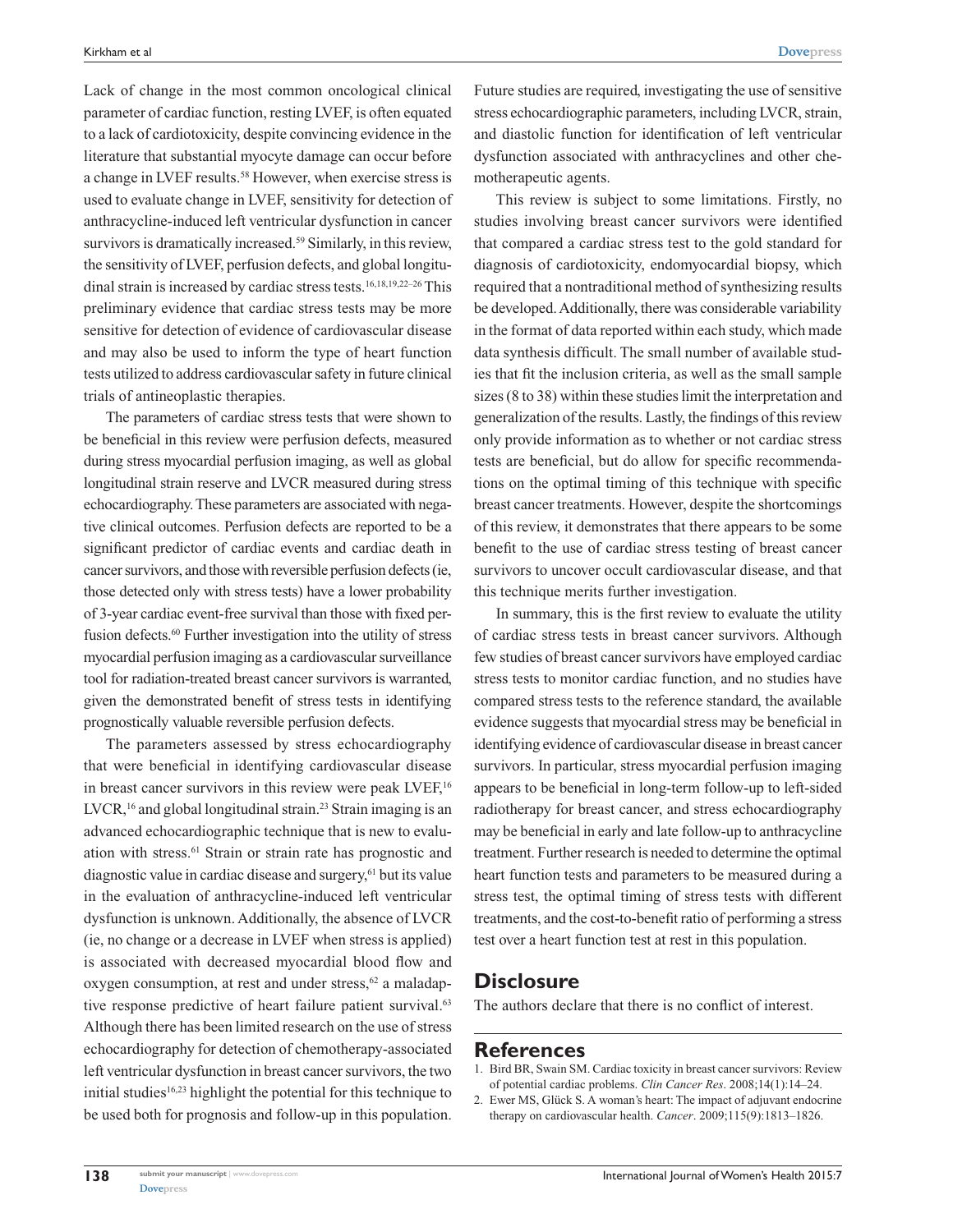- 3. World Heart Federation. Cardiovascular disease risk factors. Geneva: World Heart Federation; 2013.
- 4. Minton SE, Munster PN. Chemotherapy-induced amenorrhea and fertility in women undergoing adjuvant treatment for breast cancer. *Cancer Control*. 2002;9(6):466–472.
- 5. Riihimaki M, Thomsen H, Brandt A, Sundquist J, Hemminki K. Death causes in breast cancer patients. *Ann Oncol*. 2012;23(3):604–610.
- 6. Hooning MJ, Botma A, Aleman BM, et al. Long-term risk of cardiovascular disease in 10-year survivors of breast cancer. *J Natl Cancer Inst*. 2007;99(5):365–375.
- 7. Marks LB, Yu X, Prosnitz RG, et al. The incidence and functional consequences of RT-associated cardiac perfusion defects. *Int J Radiat Oncol Biol Phys*. 2005;63(1):214–223.
- 8. Jones RL, Swanton C, Ewer MS. Anthracycline cardiotoxicity. *Expert Opin Drug Saf*. 2006;5(6):791–809.
- 9. Carver JR, Shapiro CL, Ng A, et al. American Society of Clinical Oncology clinical evidence review on the ongoing care of adult cancer survivors: cardiac and pulmonary late effects. *J Clin Oncol*. 2007;25(25):3991–4008.
- 10. Dolci A, Dominici R, Cardinale D, Sandri MT, Panteghini M. Biochemical markers for prediction of chemotherapy-induced cardiotoxicity: systematic review of the literature and recommendations for use. *Am J Clin Pathol*. 2008;130(5):688–695.
- 11. Fallah-Rad N, Walker JR, Wassef A, et al. The utility of cardiac biomarkers, tissue velocity and strain imaging, and cardiac magnetic resonance imaging in predicting early left ventricular dysfunction in patients with human epidermal growth factor receptor II-positive breast cancer treated with adjuvant trastuzumab therapy. *J Am Coll Cardiol*. 2011;57(22):2263–2270.
- 12. Ganz WI, Sridhar KS, Ganz SS, et al. Review of tests for monitoring doxorubicin-induced cardiomyopathy. *Oncology*. 1996;53(6):461–470.
- 13. Goethals I, De Winter O, De Bondt P, De Sutter J, Dierckx R, Van De Wiele C. The clinical value of nuclear medicine in the assessment of irradiation-induced and anthracycline-associated cardiac damage. *Ann Oncol*. 2002;13(9):1331–1339.
- 14. Plana JC. Chemotherapy and the heart. *Rev Esp Cardiol (Engl Ed)*. 2011;64(5):409–415.
- 15. Manoucheri M, Karunaratne HB. The role of imaging techniques in stress testing. *Prim Care*. 1994;21(3):535–555.
- 16. Civelli M, Cardinale D, Martinoni A, et al. Early reduction in left ventricular contractile reserve detected by dobutamine stress echo predicts high-dose chemotherapy-induced cardiac toxicity. *Int J Cardiol*. 2006;111(1):120–126.
- 17. Cowen D, Gonzague-Casbianca L, Brenot-Rossi I, et al. Thallium-201 perfusion scintigraphy in the evaluation of late myocardial damage in left-side breast cancer treated with adjuvant radiotherapy. *Int J Radiat Oncol Biol Phys*. 1998;41(4):809–815.
- 18. Galluci G, Coccaro M, Storto G, et al. The clinical impact of a cardiologic follow-up in breast cancer aurvivors: an observational study. *Int J Immunopathol Pharmacol*. 2010;23(4):1221–1227.
- 19. Gyenes G, Fornander T, Carlens P, Rutqvist LE. Morbidity of ischemic heart disease in early breast cancer 15-20 years after adjuvant radiotherapy. *Int J Radiat Oncol Biol Phys*. 1994;28(5):1235–1241.
- 20. Gyenes G, Fornander T, Carlens P, et al. Detection of radiation-induced myocardial damage by technetium-99m sestamibi scintigraphy. *Eur J Nucl Med*. 1997;24(3):286–292.
- 21. Haykowsky MJ, Mackey JR, Thompson RB, Jones LW, Paterson DI. Adjuvant trastuzumab induces ventricular remodeling despite aerobic exercise training. *Clin Cancer Res*. 2009;15(15):4963–4967.
- 22. Højris I, Sand NP, Andersen J, et al. Myocardial perfusion imaging in breast cancer patients treated with or without post-mastectomy radiotherapy. *Radiother Oncol*. 2000;55(2):163–172.
- 23. Khouri MG, Hornsby WE, Velazquez EJ, Jones LW, Douglas PS. Exercise stress testing with strain echocardiography is superior to resting echocardiography in identifying doxorubicin-induced preclinical LV dysfunction in breast cancer patients. *Circulation*. 2011;124:A16399.
- 24. Seddon B, Cook A, Gothard L, et al. Detection of defects in myocardial perfusion imaging in patients with early breast cancer treated with radiotherapy. *Radiother Oncol*. 2002;64(1):53–63.
- 25. Sioka C, Exarchopoulos T, Tasiou I, et al. Myocardial perfusion imaging with 99mTc-tetrofosmin SPECT in breast cancer patients that received postoperative radiotherapy: a case-control study. *Radiat Oncol*. 2011;6:151.
- 26. Cassidy J, Merrick MV, Smyth JF, Leonard RC. Cardiotoxicity of mitozantrone assessed by stress and resting nuclear ventriculography. *Eur J Cancer Clin Oncol*. 1988;24(5):935–938.
- 27. Lindahl J, Strender LE, Larsson LE, Unsgaard A. Electrocardiographic changes after radiation therapy for carcinoma of the breast. Incidence and functional significance. *Acta Radiol Oncol*. 1983;22(6):433–440.
- 28. Kirthi V, Schultz C, Davies SW. Cardiac imaging of trastuzumab-induced cardiomyopathy. *Eur J Heart Fail Suppl*. 2011;10(Suppl 1):S18.
- 29. Gustavsson A, Bendahl PO, Cwikiel M, Eskilsson J, Thapper KL, Pahlm O. No serious late cardiac effects after adjuvant radiotherapy following mastectomy in premenopausal women with early breast cancer. *Int J Radiat Oncol Biol Phys*. 1999;43(4):745–754.
- 30. Sant M, Allemani C, Capocaccia R, et al. Stage at diagnosis is a key explanation of differences in breast cancer survival across Europe. *Int J Cancer*. 2003;106(3):416–422.
- 31. Canadian Cancer Society's Steering Committee on Cancer Statistics. Canadian Cancer Statistics 2012. Toronto: Canadian Cancer Society; 2012.
- 32. American Cancer Society. Cancer Facts and Figures 2013, 2013 ed. Atlanta: American Cancer Society; 2013.
- 33. Yeh ET, Tong AT, Lenihan DJ, et al. Cardiovascular complications of cancer therapy: diagnosis, pathogenesis, and management. *Circulation*. 2004;109(25):3122–3131.
- 34. Correa CR, Das IJ, Litt HI, et al. Association between tangential beam treatment parameters and cardiac abnormalities after definitive radiation treatment for left-sided breast cancer. *Int J Radiat Oncol Biol Phys*. 2008;72(2):508–516.
- 35. Kohli P, Gulati M. Exercise stress testing in women: going back to the basics. *Circulation*. 2010;122(24):2570–2580.
- 36. De Wolf D, Suys B, Maurus R, et al. Dobutamine stress echocardiography in the evaluation of late anthracycline cardiotoxicity in childhood cancer survivors. *Pediatr Res*. 1996;39(3):504–512.
- 37. Elbl L, Hrstkova H, Chaloupka V, Novotny J, Michalek J. The evaluation of left ventricular function in childhood cancer survivors by pharmacological stress echocardiography. *Neoplasma*. 2003;50(3):191–197.
- 38. Guimaraes-Filho FV, Tan DM, Braga JC, Rodrigues A, Waib PH, Matsubara BB. Ventricular systolic reserve in asymptomatic children previously treated with low doses of anthracyclines: a longitudinal, prospective exercise echocardiography study. *Pediatr Blood Cancer*. 2011;59(3):548–552.
- 39. Jarfelt M, Kujacic V, Holmgren D, Bjarnason R, Lannering B. Exercise echocardiography reveals subclinical cardiac dysfunction in young adult survivors of childhood acute lymphoblastic leukemia. *Pediatr Blood Cancer*. 2007;49(6):835–840.
- 40. Klewer SE, Goldberg SJ, Donnerstein RL, Berg RA, Hutter JJ Jr. Dobutamine stress echocardiography: a sensitive indicator of diminished myocardial function in asymptomatic doxorubicin-treated long-term survivors of childhood cancer. *J Am Coll Cardiol*. 1992;19(2):394–401.
- 41. Sieswerda E, Kremer LC, Vidmar S, et al. Exercise echocardiography in asymptomatic survivors of childhood cancer treated with anthracyclines: a prospective follow-up study. *Pediatr Blood Cancer*. 2010;54(4):579–584.
- 42. Lanzarini L, Bossi G, Laudisa ML, Klersy C, Aricò M. Lack of clinically significant cardiac dysfunction during intermediate dobutamine doses in long-term childhood cancer survivors exposed to anthracyclines. *Am Heart J*. 2000;140(2):315–323.
- 43. Yildirim A, Sedef Tunaoglu F, Pinarli FG, et al. Early diagnosis of anthracycline toxicity in asymptomatic long-term survivors: dobutamine stress echocardiography and tissue Doppler velocities in normal and abnormal myocardial wall motion. *Eur J Echocardiogr*. 2010;11(10):814–822.